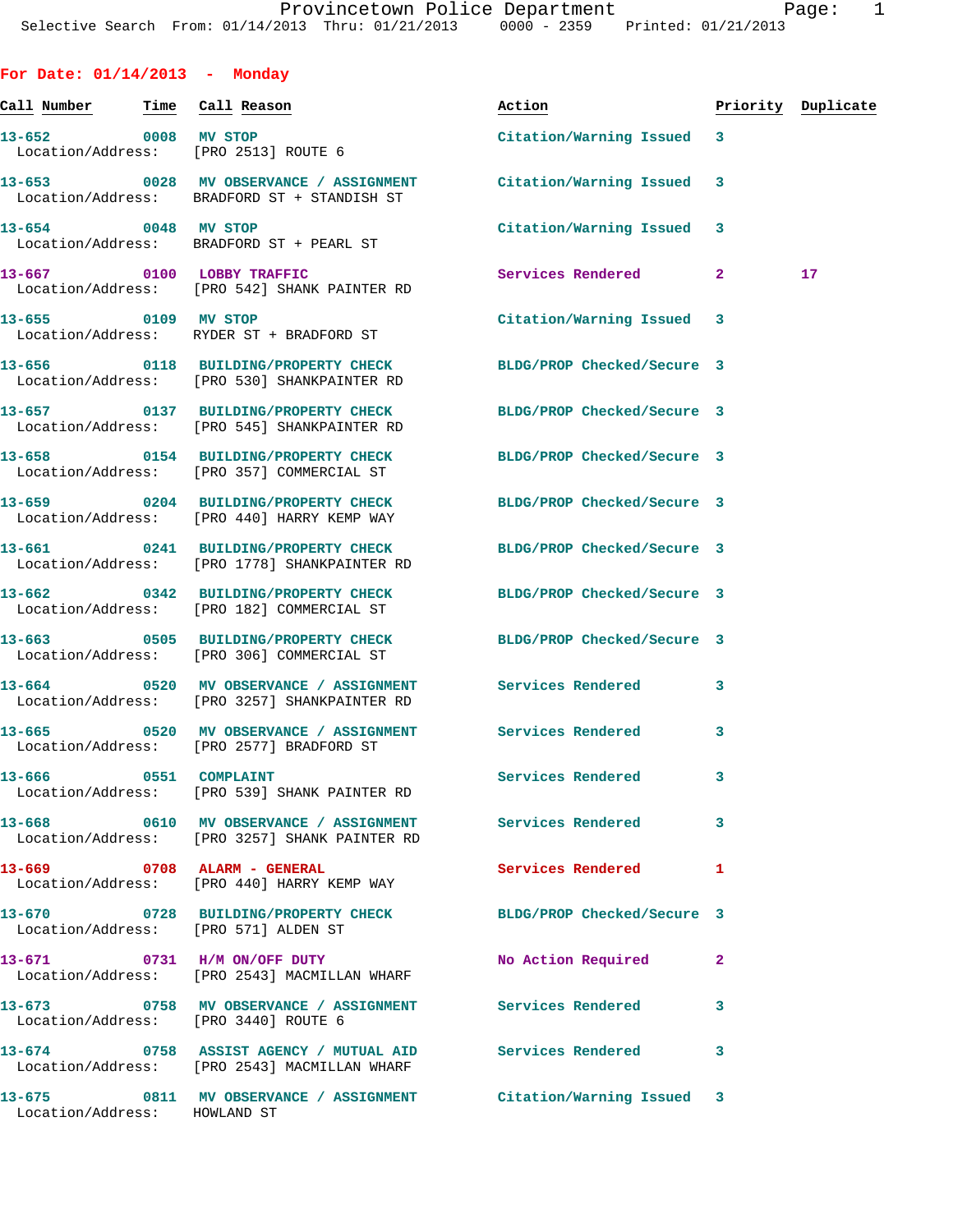|                     | Provincetown Police Department Page: 2<br>Selective Search From: 01/14/2013 Thru: 01/21/2013 0000 - 2359 Printed: 01/21/2013 |                           |                         |
|---------------------|------------------------------------------------------------------------------------------------------------------------------|---------------------------|-------------------------|
|                     | 13-676 0816 MV STOP<br>Location/Address: BRADFORD ST + ANTHONY ST                                                            | VERBAL WARNING 3          |                         |
|                     | 13-677 0820 BUILDING/PROPERTY CHECK BLDG/PROP Checked/Secure 3<br>Location/Address: [PRO 564] BAYBERRY AVE                   |                           |                         |
|                     | 13-678 0826 ASSIST AGENCY / MUTUAL AID Services Rendered 3<br>Location/Address: [PRO 2455] SHANK PAINTER RD                  |                           |                         |
|                     | 13-679 0837 ASSIST CITIZEN<br>Location/Address: COMMERCIAL ST                                                                | Services Rendered 3       |                         |
|                     | 13-680 0842 BUILDING/PROPERTY CHECK BLDG/PROP Checked/Secure 3<br>Location/Address: [PRO 564] BAYBERRY                       |                           |                         |
|                     | 13-681 0900 BUILDING/PROPERTY CHECK BLDG/PROP Checked/Secure 3<br>Location/Address: [PRO 3318] CEMETERY RD                   |                           |                         |
|                     | 13-682 0938 MV ACCIDENT<br>Location/Address: COMMERCIAL ST                                                                   | Services Rendered 1       |                         |
|                     | 13-683 0940 GENERAL INFO                                                                                                     | Services Rendered         | $\mathbf{3}$            |
|                     | 13-684 0944 FOLLOW UP<br>Location/Address: [PRO 2543] MACMILLAN                                                              | FOLLOW UP                 | $\mathbf{2}$            |
|                     | 13-685 0953 FOLLOW UP<br>Location/Address: [PRO 3145] RACE POINT RD                                                          | Services Rendered         | $\mathbf{2}$            |
|                     | 13-686 1040 BUILDING/PROPERTY CHECK BLDG/PROP Checked/Secure 3<br>Location/Address: [PRO 571] ALDEN ST                       |                           |                         |
|                     | 13-687 1041 BUILDING/PROPERTY CHECK Services Rendered<br>Location/Address: [PRO 444] HIGH POLE                               |                           | $\overline{\mathbf{3}}$ |
|                     | 13-688 1100 MEDICAL EMERGENCY<br>Location/Address: [PRO 440] HARRY KEMP WAY                                                  | Transported to Hospital 1 |                         |
|                     | 13-690 1214 MEDICAL EMERGENCY<br>Location/Address: [PRO 488] MAYFLOWER AVE                                                   | Transported to Hospital 1 |                         |
|                     | 13-691 1240 MV OBSERVANCE / ASSIGNMENT Citation/Warning Issued 3<br>Location/Address: [PRO 43] BRADFORD ST                   |                           |                         |
| 13-692 1255 MV STOP | Location: [PRO 3431] LOPES SQUARE                                                                                            | <b>VERBAL WARNING</b>     | 3                       |
|                     | 13-693 1258 WIRES DOWN<br>Location/Address: [PRO 1783] FRANKLIN ST                                                           | SPOKEN TO                 | $\mathbf{2}$            |
|                     | 13-694 1305 MEDICAL EMERGENCY<br>Location/Address: [PRO 959] JEROME SMITH RD                                                 | Transported to Hospital 1 |                         |
|                     | 13-696 1327 B & E BURGLARY<br>Location/Address: [PRO 3321] COMMERCIAL ST                                                     | Investigated              | -2                      |
|                     | 13-698 1542 NOTIFY WATER DEPT FOR FIRE Services Rendered 3                                                                   |                           |                         |
|                     | 13-699 1558 BUILDING/PROPERTY CHECK BLDG/PROP Checked/Secure 3<br>Location/Address: [PRO 3259] MACMILLAN                     |                           |                         |
|                     | 13-700 1745 BUILDING/PROPERTY CHECK BLDG/PROP Checked/Secure 3<br>Location/Address: [PRO 512] PRINCE ST                      |                           |                         |
|                     | 13-701 1804 BUILDING/PROPERTY CHECK BLDG/PROP Checked/Secure 3<br>Location/Address: [PRO 2206] COMMERCIAL ST                 |                           |                         |
| 13-702 1815 MV STOP | Location/Address: PILGRIM HEIGHTS RD + BRADFORD ST EXT                                                                       | <b>VERBAL WARNING</b>     | 3                       |
| 13-704              | <b>1940 SERVE WARRANT</b>                                                                                                    | Arrest(s) Made            | 3                       |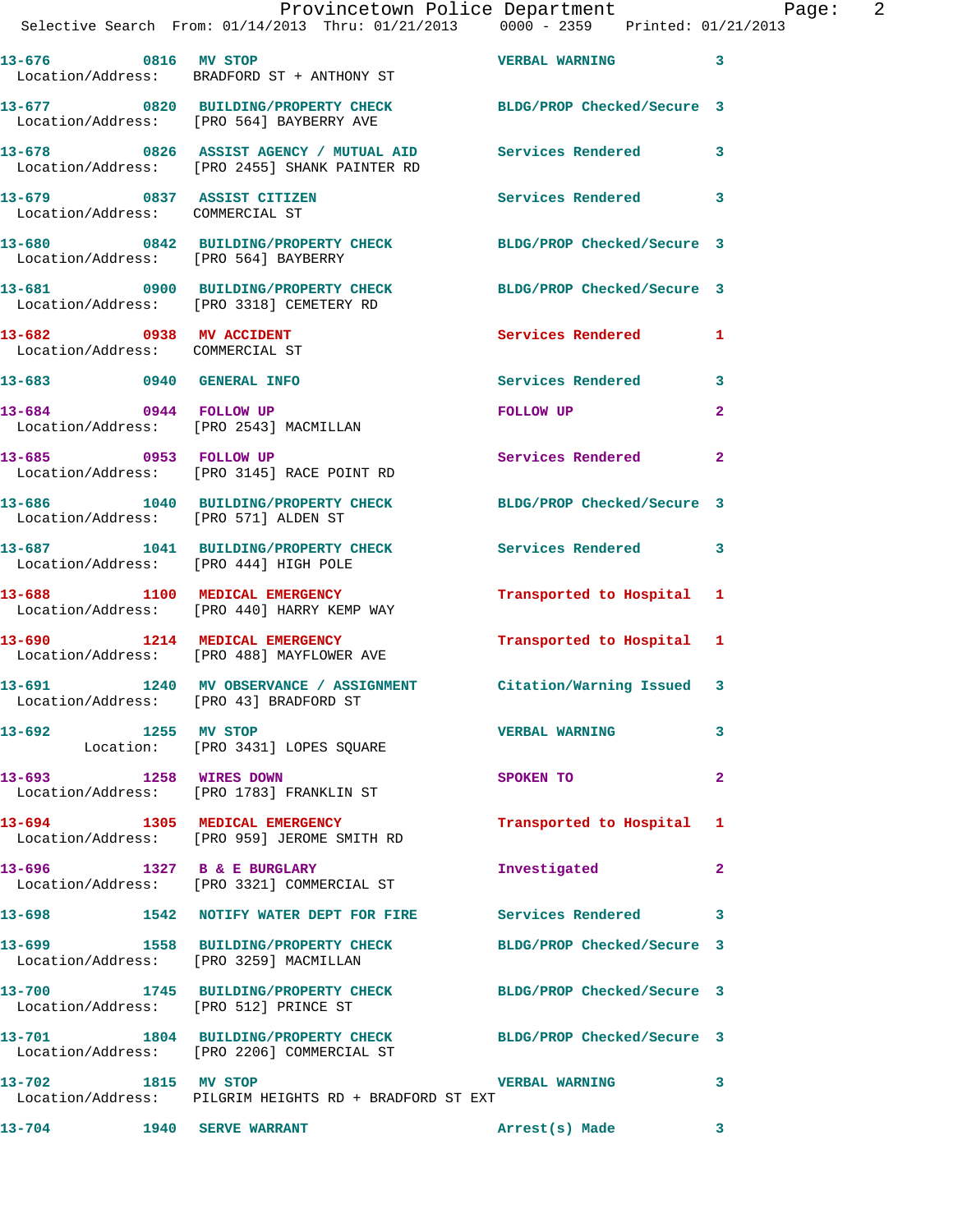|                                                                                                                |                                                                                          |  |                                                                                                                | Provincetown Police Department Page: 3 |                |              |  |
|----------------------------------------------------------------------------------------------------------------|------------------------------------------------------------------------------------------|--|----------------------------------------------------------------------------------------------------------------|----------------------------------------|----------------|--------------|--|
|                                                                                                                | Selective Search From: $01/14/2013$ Thru: $01/21/2013$ 0000 - 2359 Printed: $01/21/2013$ |  |                                                                                                                |                                        |                |              |  |
| Location/Address: [PRO 542] SHANK PAINTER RD                                                                   | Refer To Arrest: 13-5-AR                                                                 |  |                                                                                                                |                                        |                |              |  |
| 13-705 2053 BUILDING/PROPERTY CHECK BLDG/PROP Checked/Secure 3<br>Location/Address: [PRO 16] BRADFORD ST       |                                                                                          |  |                                                                                                                |                                        |                |              |  |
| 13-706 2104 BUILDING/PROPERTY CHECK BLDG/PROP Checked/Secure 3<br>Location/Address: [PRO 3287] ROUTE 6         |                                                                                          |  |                                                                                                                |                                        |                |              |  |
| 13-707 2231 DOMESTIC DISTURBANCE/ASSAULT Services Rendered 1<br>Location/Address: BRADFORD ST EXT              |                                                                                          |  |                                                                                                                |                                        |                | $\mathbf{1}$ |  |
| 13-709 2324 HARASSMENT<br>Location/Address: BRADFORD ST EXT                                                    |                                                                                          |  |                                                                                                                | Services Rendered                      | $\overline{2}$ |              |  |
| 13-708 2328 MV STOP<br>Location/Address: ROUTE 6                                                               |                                                                                          |  |                                                                                                                | Citation/Warning Issued 3              |                |              |  |
| 13-710 2346 SUSPICIOUS VEHICLE Services Rendered 2<br>Location/Address: [PRO 3430] COMMERCIAL ST               |                                                                                          |  |                                                                                                                |                                        |                |              |  |
| For Date: $01/15/2013$ - Tuesday                                                                               |                                                                                          |  |                                                                                                                |                                        |                |              |  |
| 13-711 0204 BUILDING/PROPERTY CHECK BLDG/PROP Checked/Secure 3<br>Location/Address: [PRO 1638] COMMERCIAL ST   |                                                                                          |  |                                                                                                                |                                        |                |              |  |
| 13-712 0225 BUILDING/PROPERTY CHECK BLDG/PROP Checked/Secure 3<br>Location/Address: [PRO 2898] JEROME SMITH RD |                                                                                          |  |                                                                                                                |                                        |                |              |  |
| 13-713 0233 MV OBSERVANCE / ASSIGNMENT Services Rendered 3<br>Location/Address: ROUTE 6                        |                                                                                          |  |                                                                                                                |                                        |                |              |  |
| 13-714 0319 INFO SERVICES - LOBBY<br>Location/Address: [PRO 542] SHANK PAINTER RD                              |                                                                                          |  |                                                                                                                | <b>Services Rendered</b>               | $\mathbf{2}$   | 9            |  |
| 13-715 0510 PARK, WALK & TALK 2008 Services Rendered<br>Location/Address: [PRO 539] SHANKPAINTER RD            |                                                                                          |  |                                                                                                                |                                        | $\mathbf{2}$   |              |  |
| 13-717 0559 ASSIST CITIZEN<br>Location/Address: [PRO 1486] PEARL ST                                            |                                                                                          |  |                                                                                                                | <b>Services Rendered</b>               | $\mathbf{3}$   |              |  |
| 13-716 0603 PARK, WALK & TALK<br>Location/Address: [PRO 516] RACE POINT RD                                     |                                                                                          |  |                                                                                                                | Services Rendered 2                    |                |              |  |
| 13-718 0632 THREATS<br>Location/Address: BRADFORD ST EXT                                                       |                                                                                          |  | SPOKEN TO THE SPOKEN OF THE SPOKEN OF THE SPOKEN OF THE SPOKEN OF THE SPOKEN OF THE SPOKEN OF THE SPOKEN OF TH |                                        | $\mathbf{2}$   |              |  |
| 13-719 0728 H/M ON/OFF DUTY<br>Location/Address: [PRO 2543] MACMILLAN WHARF                                    |                                                                                          |  |                                                                                                                | Services Rendered                      | $\mathbf{2}$   |              |  |
| 13-720 0746 BUILDING/PROPERTY CHECK BLDG/PROP Checked/Secure 3<br>Location/Address: [PRO 3287] ROUTE 6         |                                                                                          |  |                                                                                                                |                                        |                |              |  |
| 13-721 0805 PARK, WALK & TALK<br>Location/Address: [PRO 526] RYDER ST EXT                                      |                                                                                          |  |                                                                                                                | Services Rendered 2                    |                |              |  |
| 13-722 0820 ASSIST CITIZEN<br>Location/Address: [PRO 542] SHANK PAINTER RD                                     |                                                                                          |  |                                                                                                                | Services Rendered                      | 3              |              |  |
| 13-723 0917 ASSIST CITIZEN<br>Location/Address: COMMERCIAL ST                                                  |                                                                                          |  |                                                                                                                | Services Rendered 3                    |                |              |  |
| 13-724 0923 BUILDING/PROPERTY CHECK BLDG/PROP Checked/Secure 3<br>Location/Address: [PRO 3317] CEMETERY RD     |                                                                                          |  |                                                                                                                |                                        |                |              |  |
| 13-725 0928 ASSIST CITIZEN<br>Location/Address: [PRO 542] SHANK PAINTER RD                                     |                                                                                          |  |                                                                                                                | Services Rendered 3                    |                |              |  |
| 13-726 1037 PARK, WALK & TALK 6 Services Rendered 2<br>Location/Address: [PRO 3700] COMMERCIAL ST              |                                                                                          |  |                                                                                                                |                                        |                |              |  |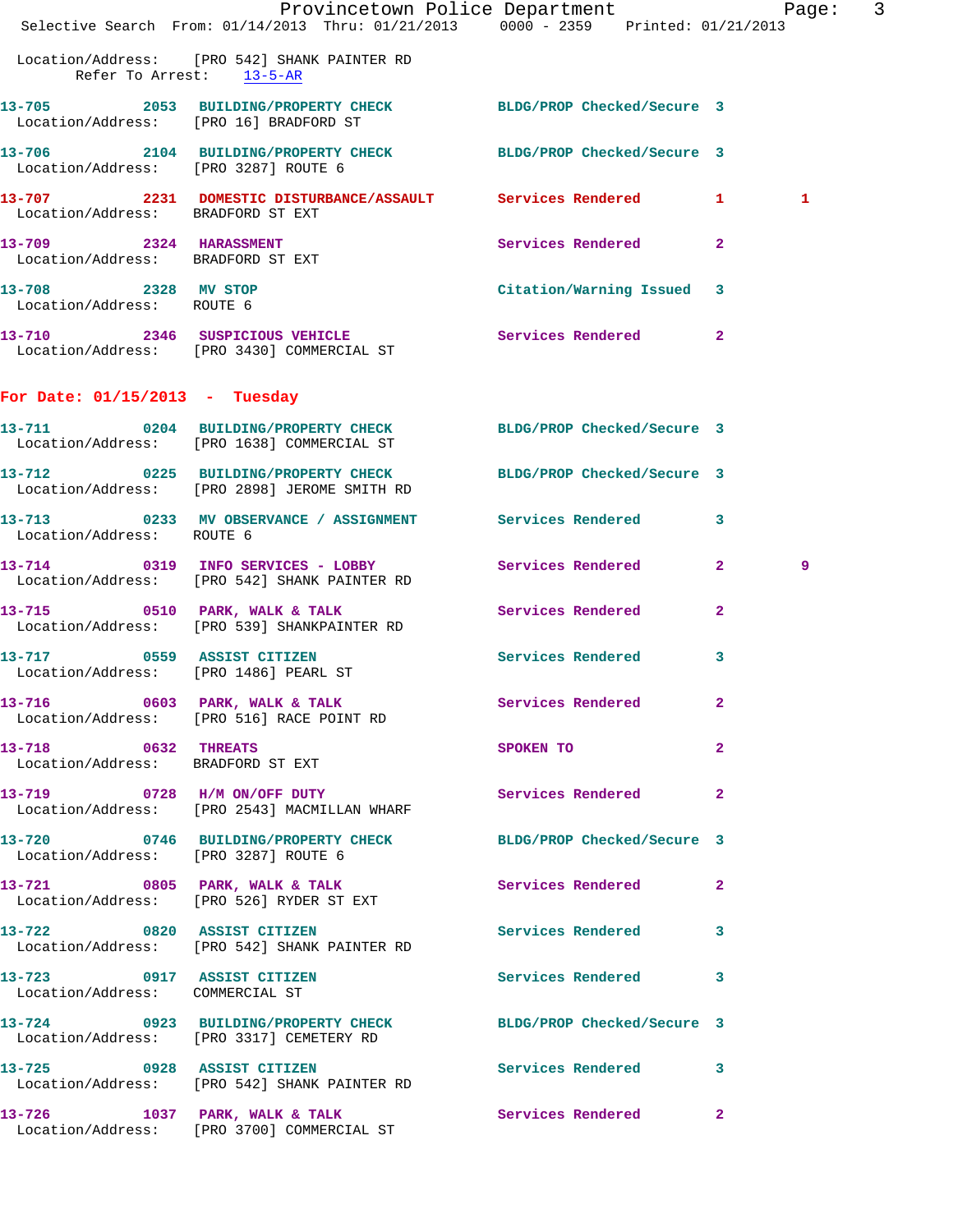| Location/Address: [PRO 3222] ALDEN ST                           | 13-727 1053 911 MISDIAL/CONFIRMED                                                                              | <b>SPOKEN TO</b>           | $\mathbf{1}$               |
|-----------------------------------------------------------------|----------------------------------------------------------------------------------------------------------------|----------------------------|----------------------------|
|                                                                 | 13-728 1056 BUILDING/PROPERTY CHECK<br>Location/Address: [PRO 2206] COMMERCIAL ST                              | BLDG/PROP Checked/Secure 3 |                            |
| 13-729 1111 FOLLOW UP                                           | Location/Address: [PRO 3321] COMMERCIAL ST                                                                     | Services Rendered 2        |                            |
| 13-730 1113 PET PANTRY                                          | Location/Address: [PRO 3296] SHANK PAINTER RD                                                                  | Services Rendered          | $\mathbf{2}$               |
|                                                                 | 13-731 1127 PARK, WALK & TALK<br>Location/Address: [PRO 2543] MACMILLAN                                        | No Action Required 2       |                            |
|                                                                 | 13-732 1149 ALARM - FIRE<br>Location/Address: [PRO 178] COMMERCIAL ST                                          | <b>False Alarm</b>         | 1                          |
|                                                                 | 13-733 1208 MEDICAL EMERGENCY<br>Location/Address: [PRO 1231] COMMERCIAL ST                                    | Transported to Hospital 1  |                            |
|                                                                 | 13-734 1257 PARKING COMPLAINT / GENERAL GONE ON ARRIVAL<br>Location/Address: [PRO 3456] RYDER ST EXT           |                            | $\overline{\phantom{a}}$ 3 |
|                                                                 | 13-736 1333 BUILDING/PROPERTY CHECK<br>Location/Address: [PRO 3318] CEMETERY RD                                | BLDG/PROP Checked/Secure 3 |                            |
| 13-737 1335 PET PANTRY                                          | Location/Address: [PRO 3007] HARRY KEMP WAY                                                                    | Services Rendered          | $\mathbf{2}$               |
| 13-738 1405 MV DISABLED<br>Location/Address: [PRO 3287] ROUTE 6 |                                                                                                                | Services Rendered          | $\mathbf{2}$               |
| 13-739 1532 HAZARDS                                             | Location/Address: [PRO 1156] WINSLOW ST                                                                        | Services Rendered 2        |                            |
|                                                                 | 13-740 1546 BUILDING/PROPERTY CHECK<br>Location/Address: [PRO 2898] JEROME SMITH RD                            | BLDG/PROP Checked/Secure 3 |                            |
| Location/Address: OAK DR                                        | 13-741 1548 ASSIST AGENCY / MUTUAL AID Services Rendered 3                                                     |                            |                            |
|                                                                 | 13-742 1554 MEDICAL EMERGENCY<br>Location/Address: [PRO 66] BRADFORD ST EXT                                    | <b>Services Rendered</b>   | 1                          |
| Location/Address: [PRO 3259] MACMILLAN                          | 13-743 1620 BUILDING/PROPERTY CHECK                                                                            | BLDG/PROP Checked/Secure 3 |                            |
|                                                                 | 13-744 1715 MV OBSERVANCE / ASSIGNMENT Services Rendered 3<br>Location/Address: BRADFORD ST + SHANK PAINTER RD |                            |                            |
| 13-745 1743 MV STOP                                             | Location/Address: [PRO 1154] WINSLOW ST                                                                        | <b>VERBAL WARNING</b>      | $\overline{\mathbf{3}}$    |
|                                                                 | 13-746 1815 MEDICAL EMERGENCY<br>Location/Address: [PRO 66] BRADFORD ST EXT                                    | Transported to Hospital 1  |                            |
|                                                                 | 13-747 1823 BUILDING/PROPERTY CHECK<br>Location/Address: [PRO 1638] COMMERCIAL ST                              | BLDG/PROP Checked/Secure 3 |                            |
| 13-749 1842 FIRE, OTHER                                         | Location/Address: [PRO 1892] SHANK PAINTER RD                                                                  | Services Rendered 1        |                            |
| 13-750 1847 ALARM - GENERAL                                     | Location/Address: [PRO 182] COMMERCIAL ST                                                                      | BLDG/PROP Checked/Secure 1 |                            |
| Location/Address: [PRO 3287] ROUTE 6                            | 13-751 2033 BUILDING/PROPERTY CHECK                                                                            | BLDG/PROP Checked/Secure 3 |                            |
| 13-752                                                          | 2033 BUILDING/PROPERTY CHECK BLDG/PROP Checked/Secure 3                                                        |                            |                            |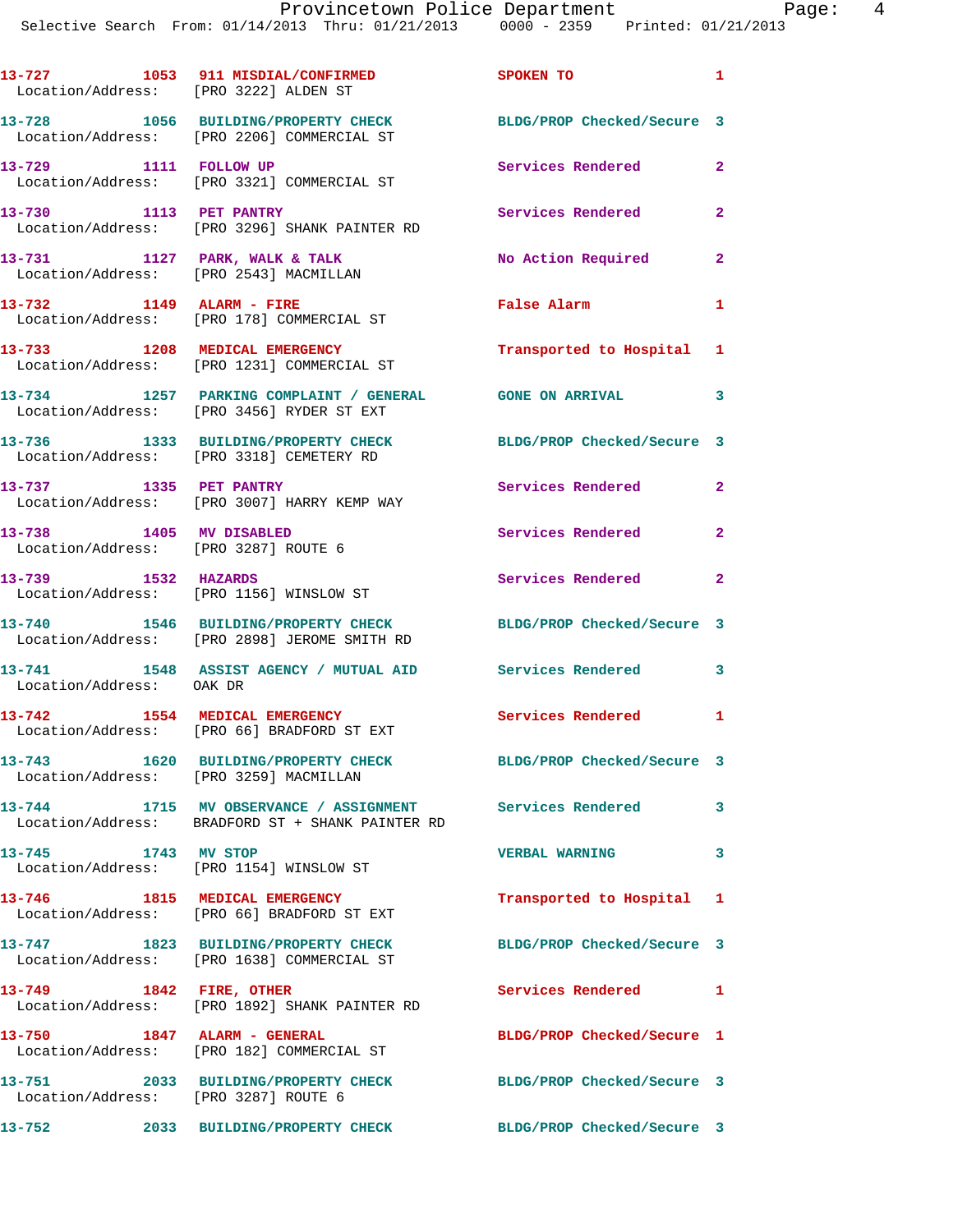|                                    | Provincetown Police Department Page: 5<br>Selective Search From: 01/14/2013 Thru: 01/21/2013 0000 - 2359 Printed: 01/21/2013 |                            |   |         |  |
|------------------------------------|------------------------------------------------------------------------------------------------------------------------------|----------------------------|---|---------|--|
|                                    | Location/Address: [PRO 2] ALDEN ST                                                                                           |                            |   |         |  |
|                                    | 13-753 2132 BUILDING/PROPERTY CHECK BLDG/PROP Checked/Secure 3<br>Location/Address: [PRO 2206] COMMERCIAL ST                 |                            |   |         |  |
|                                    | 13-754 2222 BUILDING/PROPERTY CHECK BLDG/PROP Checked/Secure 3<br>Location/Address: [PRO 545] SHANKPAINTER RD                |                            |   |         |  |
|                                    | 13-755 2300 SEX OFFENDER REGISTRATION Services Rendered 3<br>Location/Address: [PRO 542] SHANK PAINTER RD                    |                            |   |         |  |
|                                    | 13-756 2353 BUILDING/PROPERTY CHECK BLDG/PROP Checked/Secure 3<br>Location/Address: [PRO 306] COMMERCIAL ST                  |                            |   |         |  |
| For Date: $01/16/2013$ - Wednesday |                                                                                                                              |                            |   |         |  |
|                                    | 13-757 0037 MV OBSERVANCE / ASSIGNMENT Services Rendered 3<br>Location/Address: BRADFORD ST + RYDER ST                       |                            |   |         |  |
|                                    | 13-758 0056 BUILDING/PROPERTY CHECK BLDG/PROP Checked/Secure 3<br>Location/Address: [PRO 175] COMMERCIAL ST                  |                            |   |         |  |
|                                    | 13-759 0111 MV OBSERVANCE / ASSIGNMENT Services Rendered 3<br>Location/Address: [PRO 3004] BRADFORD ST                       |                            |   |         |  |
| 13-760 0136 MV STOP                | Location/Address: BRADFORD ST + BANGS ST                                                                                     | <b>VERBAL WARNING</b>      | 3 |         |  |
|                                    | 13-761 0245 BUILDING/PROPERTY CHECK BLDG/PROP Checked/Secure 3<br>Location/Address: [PRO 3287] ROUTE 6                       |                            |   |         |  |
|                                    | 13-762 0306 INFO SERVICES - LOBBY Services Rendered 2<br>Location/Address: [PRO 542] SHANK PAINTER RD                        |                            |   | $12 \,$ |  |
|                                    | 13-763 0342 ALARM - FIRE<br>Location/Address: [PRO 516] RACE POINT RD                                                        | False Alarm 1              |   |         |  |
|                                    | 13-764 0441 BUILDING/PROPERTY CHECK BLDG/PROP Checked/Secure 3<br>Location/Address: [PRO 3030] TIN PAN ALLEY RD              |                            |   |         |  |
|                                    | 13-765 0447 BUILDING/PROPERTY CHECK BLDG/PROP Checked/Secure 3<br>Location/Address: [PRO 519] RACE POINT RD                  |                            |   |         |  |
|                                    | 13-766 0543 BUILDING/PROPERTY CHECK BLDG/PROP Checked/Secure 3<br>Location/Address: [PRO 3296] SHANKPAINTER RD               |                            |   |         |  |
|                                    | 13-767 6550 MV OBSERVANCE / ASSIGNMENT Services Rendered 3<br>Location/Address: [PRO 3338] SHANKPAINTER RD                   |                            |   |         |  |
|                                    | 13-768 0616 911 GENERAL-TTY TEST CALL No Action Required 1<br>Location/Address: [PRO 542] SHANK PAINTER RD                   |                            |   |         |  |
|                                    | 13-769 0732 H/M ON/OFF DUTY<br>Location/Address: [PRO 3259] MACMILLAN WHARF                                                  | Services Rendered 2        |   |         |  |
|                                    | 13-770 0833 BUILDING/PROPERTY CHECK BLDG/PROP Checked/Secure 3<br>Location/Address: [PRO 3287] ROUTE 6                       |                            |   |         |  |
|                                    | 13-771 0912 ALARM - FIRE<br>Location/Address: [PRO 342] COMMERCIAL ST                                                        | <b>Services Rendered</b> 1 |   |         |  |
|                                    | 13-772 0942 BUILDING/PROPERTY CHECK BLDG/PROP Checked/Secure 3<br>Location/Address: [PRO 3318] CEMETERY RD                   |                            |   |         |  |
|                                    | 13-773 0943 ANIMAL ABUSE<br>Location/Address: [PRO 3222] ALDEN ST                                                            | Services Rendered 2        |   | 3       |  |
|                                    | 13-774 0950 BUILDING/PROPERTY CHECK BLDG/PROP Checked/Secure 3<br>Location/Address: [PRO 2206] COMMERCIAL ST                 |                            |   |         |  |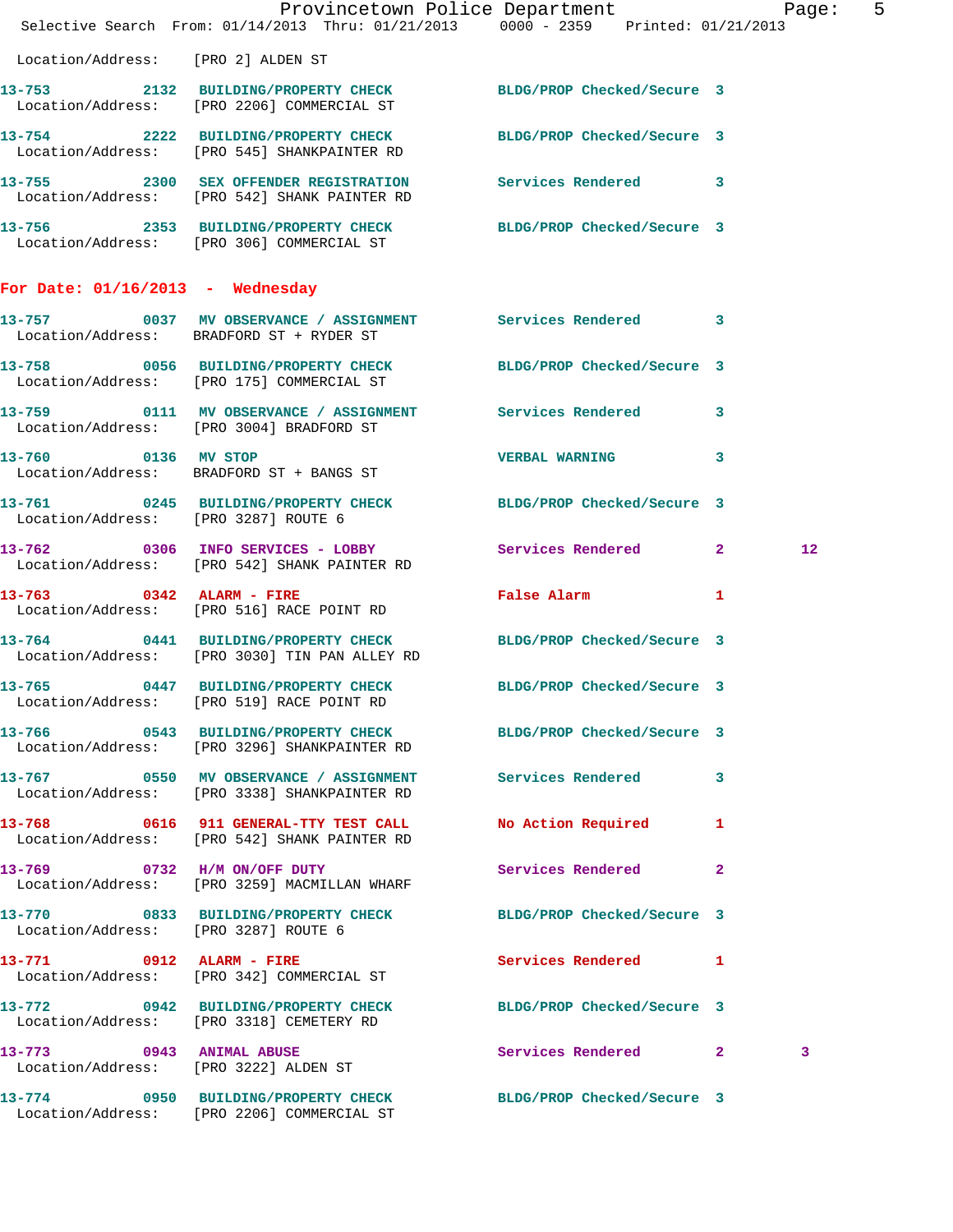|                               | Provincetown Police Department Page: 6<br>Selective Search From: 01/14/2013 Thru: 01/21/2013 0000 - 2359 Printed: 01/21/2013 |                            |              |  |
|-------------------------------|------------------------------------------------------------------------------------------------------------------------------|----------------------------|--------------|--|
|                               | 13-775 1104 LOOSE COLLIE CONNER CONNER CONNER CONNER CONNER CONNE<br>Location/Address: [PRO 3430] COMMERCIAL ST              |                            | $\mathbf{2}$ |  |
|                               | 13-776 1117 ABANDONED BROWN BAG Services Rendered 3<br>Location/Address: [PRO 1194] COMMERCIAL ST                            |                            |              |  |
|                               | 13-777 1129 POWER OUTAGE<br>Location/Address: [PRO 1483] MECHANIC ST                                                         | Services Rendered          | 3            |  |
|                               | 13-778 1348 PARKING COMPLAINT / GENERAL Services Rendered<br>Location/Address: [PRO 3456] RYDER ST EXT                       |                            | $\mathbf{3}$ |  |
|                               | 13-779 1358 MEDICAL EMERGENCY<br>Location/Address: [PRO 2144] CONWELL ST                                                     | PATIENT REFUSAL 1          |              |  |
|                               | 13-780 1407 BUILDING/PROPERTY CHECK BLDG/PROP Checked/Secure 3<br>Location/Address: [PRO 2500] COMMERCIAL ST                 |                            |              |  |
|                               | 13-781 1422 MEDICAL EMERGENCY<br>Location/Address: [PRO 1437] TREMONT ST                                                     | Transported to Hospital 1  |              |  |
|                               | 13-782 1427 BUILDING/PROPERTY CHECK BLDG/PROP Checked/Secure 3<br>Location/Address: [PRO 2483] COMMERCIAL ST                 |                            |              |  |
|                               | 13-784 1516 ALARM - GENERAL<br>Location/Address: [PRO 1892] SHANK PAINTER RD                                                 | False Alarm 1              |              |  |
| Location/Address: FRANKLIN ST | 13-785 1525 MEDICAL EMERGENCY 1 Services Rendered 1                                                                          |                            |              |  |
|                               | 13-786 1628 BUILDING/PROPERTY CHECK BLDG/PROP Checked/Secure 3<br>Location/Address: [PRO 564] BAYBERRY                       |                            |              |  |
|                               | 13-787 1638 PARKING COMPLAINT / GENERAL Services Rendered 3<br>Location/Address: [PRO 1273] ALDEN ST                         |                            |              |  |
|                               | 13-788 1726 BUILDING/PROPERTY CHECK BLDG/PROP Checked/Secure 3<br>Location/Address: [PRO 530] SHANKPAINTER RD                |                            |              |  |
|                               | 13-789 1759 BUILDING/PROPERTY CHECK BLDG/PROP Checked/Secure 3<br>Location/Address: [PRO 3259] MACMILLAN                     |                            |              |  |
|                               | 13-790 1904 BUILDING/PROPERTY CHECK<br>Location/Address: [PRO 182] COMMERCIAL ST                                             | BLDG/PROP Checked/Secure 3 |              |  |
|                               | 13-792 1916 ASSIST AGENCY / MUTUAL AID Services Rendered<br>Location/Address: [PRO 3186] MEADOW RD                           |                            | 3            |  |
|                               | 13-793 2028 BUILDING/PROPERTY CHECK<br>Location/Address: [PRO 306] COMMERCIAL ST                                             | BLDG/PROP Checked/Secure 3 |              |  |
|                               | 13-794 2033 BUILDING/PROPERTY CHECK BLDG/PROP Checked/Secure 3<br>Location/Address: [PRO 175] COMMERCIAL ST                  |                            |              |  |
|                               | 13-795 2053 MV OBSERVANCE / ASSIGNMENT Services Rendered 3<br>Location/Address: [PRO 2577] BRADFORD ST                       |                            |              |  |
|                               | 13-796 2058 MV STOP<br>Location/Address: WINSLOW ST + BRADFORD ST                                                            | <b>VERBAL WARNING</b>      | 3            |  |
|                               | 13-797 2134 BUILDING/PROPERTY CHECK BLDG/PROP Checked/Secure 3<br>Location/Address: [PRO 440] HARRY KEMP WAY                 |                            |              |  |
|                               | 13-798 2143 BUILDING/PROPERTY CHECK BLDG/PROP Checked/Secure 3<br>Location/Address: [PRO 357] COMMERCIAL ST                  |                            |              |  |
|                               | 13-799 2154 REASSURANCE CHECK<br>Location/Address: [PRO 1437] TREMONT ST                                                     | <b>GONE ON ARRIVAL</b>     | 3            |  |
|                               | 13-800 2207 BUILDING/PROPERTY CHECK BLDG/PROP Checked/Secure 3<br>Location/Address: [PRO 519] RACE POINT RD                  |                            |              |  |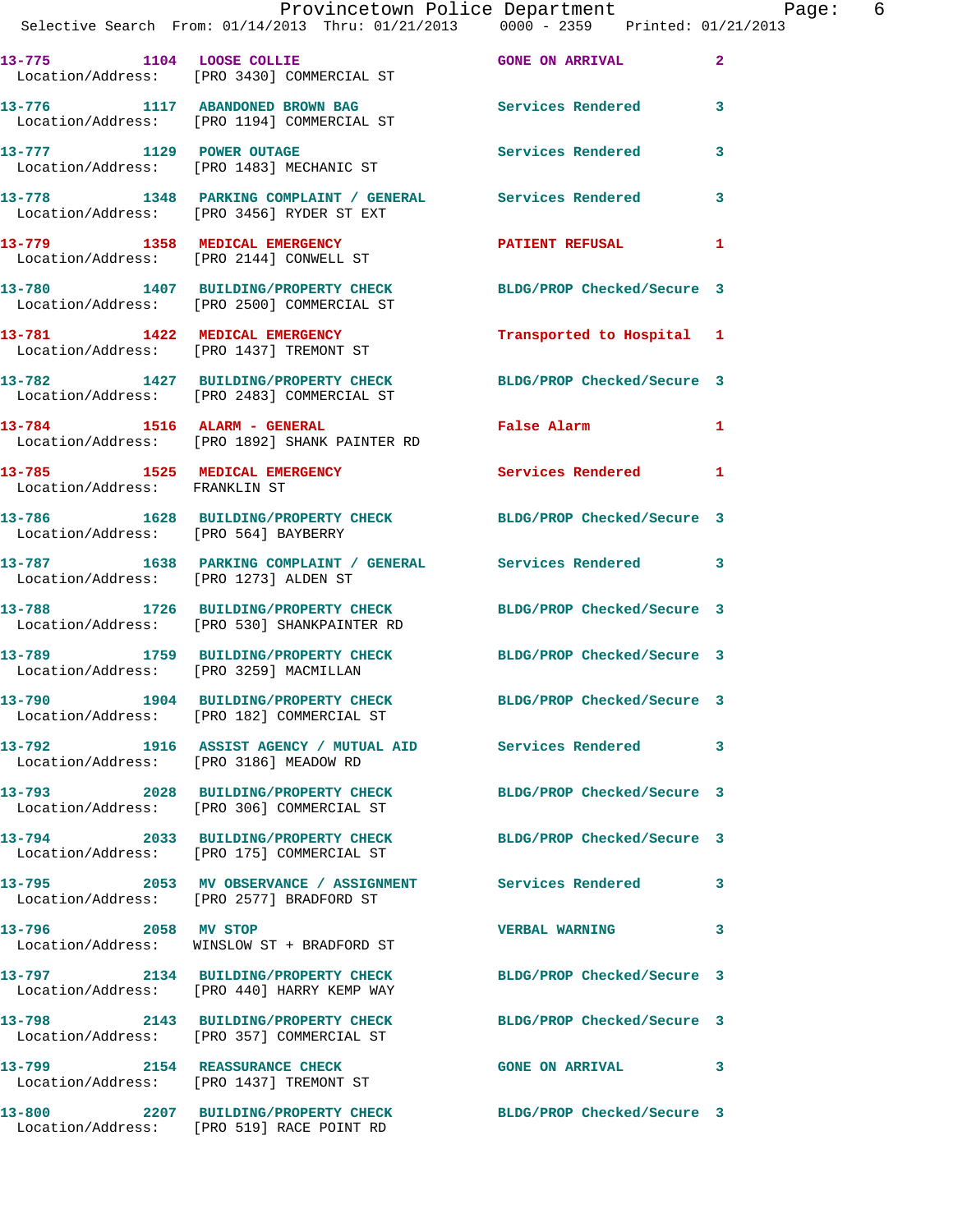| 13-801<br>2242<br>Location/Address: | TRESPASS SIGNS & CONES ON PRIV<br>FPRO 19371 UPPER MILLER HILL RD | No Action Required         | $\overline{2}$ |
|-------------------------------------|-------------------------------------------------------------------|----------------------------|----------------|
| 13-802<br>2319<br>Location/Address: | BUILDING/PROPERTY CHECK<br>[PRO 3259] MACMILLAN                   | BLDG/PROP Checked/Secure 3 |                |
| 13-803<br>2330<br>Location/Address: | MV STOP<br>[PRO 16] BRADFORD ST                                   | <b>VERBAL WARNING</b>      | 3              |
| 13-804<br>2335<br>Location/Address: | <b>BUILDING/PROPERTY CHECK</b><br>[PRO 1778] SHANKPAINTER RD      | BLDG/PROP Checked/Secure 3 |                |
| 13-805<br>2335<br>Location/Address: | <b>BUILDING/PROPERTY CHECK</b><br>[PRO 3296] SHANKPAINTER RD      | BLDG/PROP Checked/Secure 3 |                |
| 13-806<br>2338<br>Location/Address: | <b>ASSIST CITIZEN</b><br>FPRO 19371 UPPER MILLER HILL RD          | Services Rendered          | 3              |

**13-807 2347 MV OBSERVANCE / ASSIGNMENT Services Rendered 3**  Location/Address: [PRO 2577] BRADFORD ST

## **For Date: 01/17/2013 - Thursday**

|                                                                  | 13-808 0000 LOBBY TRAFFIC<br>Location/Address: [PRO 542] SHANK PAINTER RD                                    | Services Rendered          | $\mathbf{2}$   | 20 |
|------------------------------------------------------------------|--------------------------------------------------------------------------------------------------------------|----------------------------|----------------|----|
|                                                                  | 13-809 0049 MV OBSERVANCE / ASSIGNMENT Services Rendered 3<br>Location/Address: BRADFORD ST + RYDER ST       |                            |                |    |
| Location/Address: [PRO 2539] RYDER ST                            | 13-810 0202 BUILDING/PROPERTY CHECK BLDG/PROP Checked/Secure 3                                               |                            |                |    |
|                                                                  | 13-811 0204 BUILDING/PROPERTY CHECK BLD/PROP CHECKED UNSECUR 3<br>Location/Address: [PRO 440] HARRY KEMP WAY |                            |                |    |
| Location/Address: [PRO 444] HIGH POLE                            | 13-812 0246 BUILDING/PROPERTY CHECK                                                                          | BLDG/PROP Checked/Secure 3 |                |    |
|                                                                  | 13-814 0507 BUILDING/PROPERTY CHECK<br>Location/Address: [PRO 545] SHANK PAINTER RD                          | BLDG/PROP Checked/Secure 3 |                |    |
|                                                                  | 13-815 0617 BUILDING/PROPERTY CHECK<br>Location/Address: [PRO 1646] WINSLOW ST                               | BLDG/PROP Checked/Secure 3 |                |    |
|                                                                  | 13-816 0728 BUILDING/PROPERTY CHECK<br>Location/Address: [PRO 391] COMMERCIAL ST                             | <b>Services Rendered</b>   | 3              |    |
| Location/Address: [PRO 2521] ROUTE 6                             | 13-817 0741 MV OBSERVANCE / ASSIGNMENT Services Rendered                                                     |                            | 3              |    |
| 13-818 0748 MV STOP<br>Location/Address: [PRO 2513] ROUTE 6      |                                                                                                              | <b>VERBAL WARNING</b>      | 3              |    |
| Location/Address: [PRO 571] ALDEN ST                             | 13-819 0803 BUILDING/PROPERTY CHECK BLDG/PROP Checked/Secure 3                                               |                            |                |    |
|                                                                  | 13-820 0825 BUILDING/PROPERTY CHECK<br>Location/Address: [PRO 2483] COMMERCIAL ST                            | <b>Services Rendered</b>   | 3              |    |
|                                                                  | 13-821 0833 H/M ON/OFF DUTY<br>Location/Address: [PRO 2543] MACMILLAN WHARF                                  | Services Rendered          | $\overline{2}$ |    |
| 13-822 0909 911 GENERAL<br>Location/Address: [PRO 3222] ALDEN ST |                                                                                                              | SPOKEN TO                  | 1              |    |
| 13-823 0928 PROPERTY DISPUTE                                     | Location/Address: [PRO 1135] UPPER MILLER HILL RD                                                            | SPOKEN TO                  | $\overline{2}$ | 1. |
|                                                                  | 13-824 0931 BUILDING/PROPERTY CHECK BLDG/PROP Checked/Secure 3                                               |                            |                |    |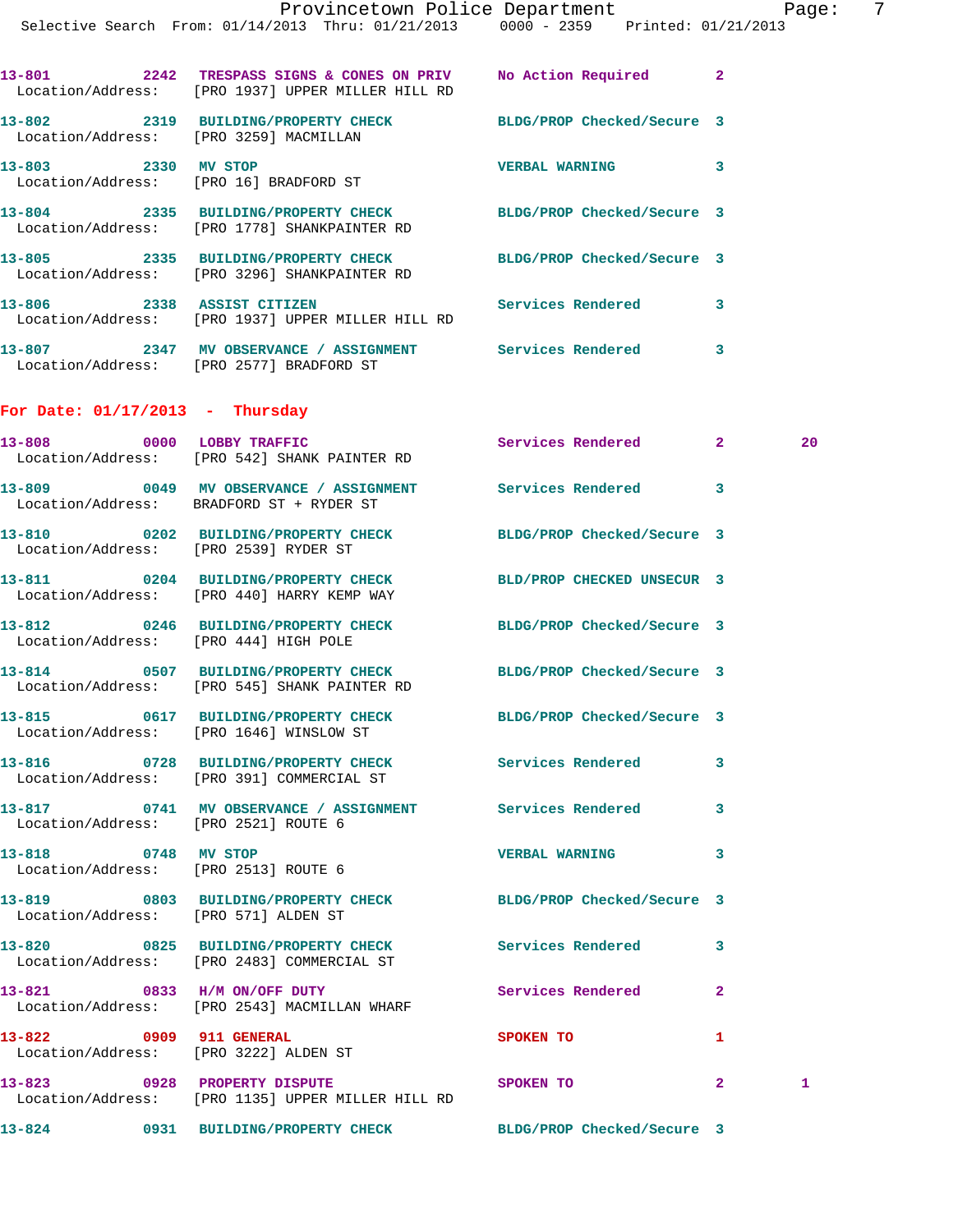|                                                                  | Provincetown Police Department Page: 8<br>Selective Search From: 01/14/2013 Thru: 01/21/2013 0000 - 2359 Printed: 01/21/2013 |                              |              |
|------------------------------------------------------------------|------------------------------------------------------------------------------------------------------------------------------|------------------------------|--------------|
|                                                                  | Location/Address: [PRO 3318] CEMETERY RD                                                                                     |                              |              |
| Location/Address: FISHBURN CT                                    | 13-825 1014 ANIMAL CALL                                                                                                      | Services Rendered 2          |              |
|                                                                  | 13-826 1026 ALARM - FIRE<br>Location/Address: [PRO 1638] COMMERCIAL ST                                                       | False Alarm <b>Example 2</b> | 1            |
|                                                                  | 13-827 1032 PARK, WALK & TALK Services Rendered 2<br>Location/Address: [PRO 105] COMMERCIAL ST                               |                              |              |
|                                                                  | 13-828 1053 PARKING COMPLAINT / GENERAL GONE ON ARRIVAL 3<br>Location/Address: [PRO 3456] RYDER ST EXT                       |                              |              |
|                                                                  | 13-829 1059 BUILDING/PROPERTY CHECK BLDG/PROP Checked/Secure 3<br>Location/Address: [PRO 3287] ROUTE 6                       |                              |              |
|                                                                  | 13-830 1105 MV OBSERVANCE / ASSIGNMENT Services Rendered 3<br>Location/Address: [PRO 2521] ROUTE 6                           |                              |              |
|                                                                  | 13-831 1130 PARK, WALK & TALK STARE Services Rendered Location/Address: [PRO 2500] COMMERCIAL ST                             |                              | $\mathbf{2}$ |
| Location/Address: SHANKPAINTER RD                                | 13-832 1231 MEDICAL EMERGENCY/DOT Transported to Hospital 1                                                                  |                              |              |
| 13-833 1238 IDENTITY THEFT<br>Location/Address: OLD ANN PAGE WAY |                                                                                                                              | <b>SPOKEN TO</b>             | $\mathbf{2}$ |
|                                                                  | 13-834 1254 DOMESTIC DISTURBANCE/VERBAL Services Rendered 1<br>Location/Address: [PRO 2543] MACMILLAN WHARF                  |                              |              |
| Location/Address: [PRO 521] ROUTE 6                              | 13-835 1305 BUILDING/PROPERTY CHECK Services Rendered 3                                                                      |                              |              |
| Location/Address: BRADFORD ST                                    | 13-836 1319 FOLLOW UP                                                                                                        | Services Rendered 2          |              |
|                                                                  | 13-837 1342 MEDICAL EMERGENCY/DOT<br>Location/Address: [PRO 3222] ALDEN ST                                                   | Transported to Hospital 1    |              |
| 13-838                                                           | 1343 BUILDING/PROPERTY CHECK BLDG/PROP Checked/Secure 3<br>Location/Address: [PRO 3317] CEMETERY RD                          |                              |              |
|                                                                  | 13-839 1344 BUILDING/PROPERTY CHECK Services Rendered<br>Location/Address: [PRO 564] BAYBERRY                                |                              | 3            |
|                                                                  | 13-841 1431 COMPLAINT<br>Location/Address: [PRO 1287] BRADFORD ST                                                            | Services Rendered 3          |              |
| 13-842 1443 COMPLAINT                                            | Location/Address: BRADFORD ST + ANTHONY ST                                                                                   | Services Rendered            | 3            |
| 13-843 1446 LOOSE HORSE                                          | Location/Address: [PRO 2479] ROUTE 6                                                                                         | Services Rendered            | $\mathbf{2}$ |
|                                                                  | 13-844 1550 PARK, WALK & TALK<br>Location/Address: [PRO 183] COMMERCIAL ST                                                   | Services Rendered            | $\mathbf{2}$ |
|                                                                  | 13-845 1607 BUILDING/PROPERTY CHECK BLDG/PROP Checked/Secure 3<br>Location/Address: [PRO 2898] JEROME SMITH RD               |                              |              |
|                                                                  | 13-846 1609 BUILDING/PROPERTY CHECK BLDG/PROP Checked/Secure 3<br>Location/Address: [PRO 3256] COMMERCIAL ST                 |                              |              |
|                                                                  | 13-847 1630 ASSIST CITIZEN<br>Location/Address: [PRO 542] SHANK PAINTER RD                                                   | Services Rendered 3          |              |
|                                                                  | 13-848 1700 BUILDING/PROPERTY CHECK BLDG/PROP Checked/Secure 3<br>Location/Address: [PRO 433] RYDER ST                       |                              |              |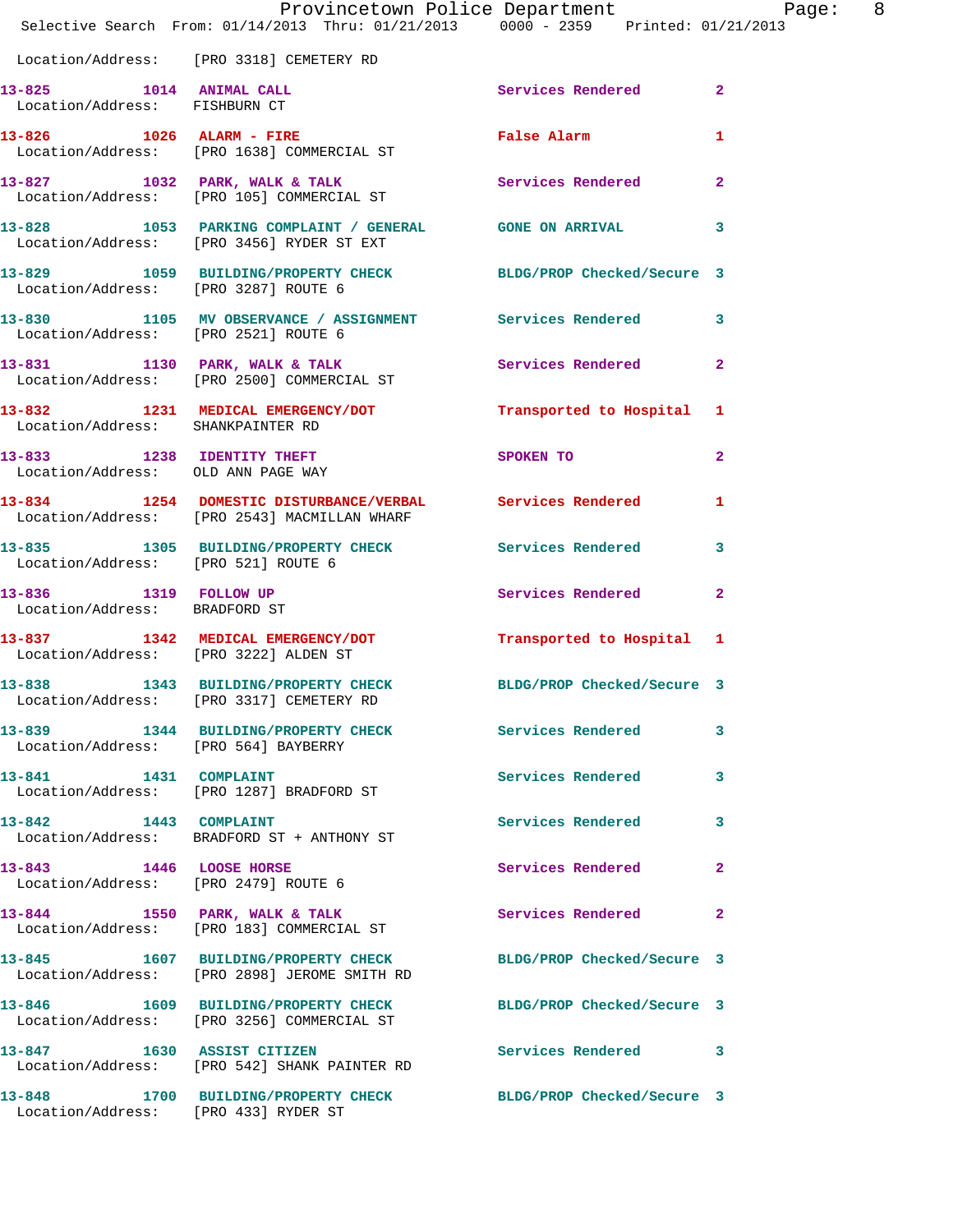**13-849 1827 BUILDING/PROPERTY CHECK BLDG/PROP Checked/Secure 3**  Location/Address: [PRO 512] PRINCE ST **13-850 1835 ALARM - GENERAL Services Rendered 1**  Location/Address: [PRO 178] COMMERCIAL ST **13-851 1945 LARCENY /FORGERY/ FRAUD Services Rendered 2**  Location/Address: [PRO 3702] COMMERCIAL ST **13-852 1953 MV STOP VERBAL WARNING 3**  Location/Address: CENTER ST + BRADFORD ST **13-853 1956 ALARM - GENERAL False Alarm 1**  Location/Address: [PRO 302] COMMERCIAL ST **13-854 2004 MV OBSERVANCE / ASSIGNMENT Services Rendered 3**  Location/Address: [PRO 2577] BRADFORD ST **13-855 2015 MV STOP VERBAL WARNING 3**  Location/Address: [PRO 2144] CONWELL ST **13-856 2019 MV STOP VERBAL WARNING 3**  Location/Address: [PRO 208] COMMERCIAL ST **13-857 2026 MV STOP VERBAL WARNING 3**  Location/Address: RYDER ST + COMMERCIAL ST **13-858 2030 BUILDING/PROPERTY CHECK BLDG/PROP Checked/Secure 3** 

 Location/Address: [PRO 306] COMMERCIAL ST **13-859 2040 MV STOP VERBAL WARNING 3**  Location/Address: BAKER AVE + BRADFORD ST **13-860 2057 ASSIST AGENCY / MUTUAL AID Services Rendered 3**  Location: [PRO 3672] TOWN LINE **13-861 2108 BUILDING/PROPERTY CHECK BLDG/PROP Checked/Secure 3**  Location/Address: [PRO 530] SHANKPAINTER RD **13-862 2136 MV STOP VERBAL WARNING 3**  Location/Address: [PRO 3296] SHANK PAINTER RD **13-863 2142 BUILDING/PROPERTY CHECK BLDG/PROP Checked/Secure 3**  Location/Address: [PRO 519] RACE POINT RD **13-864 2152 BUILDING/PROPERTY CHECK BLDG/PROP Checked/Secure 3**  Location/Address: [PRO 444] HIGH POLE

**13-865 2348 BUILDING/PROPERTY CHECK BLDG/PROP Checked/Secure 3**  Location/Address: [PRO 175] COMMERCIAL ST **13-866 2353 MV OBSERVANCE / ASSIGNMENT Services Rendered 3**  Location/Address: [PRO 2521] ROUTE 6

## **For Date: 01/18/2013 - Friday**

| 13-867<br>0002                      | <b>LOBBY TRAFFIC</b><br>Location/Address: [PRO 542] SHANK PAINTER RD | Services Rendered          | $\overline{2}$ | 11 |
|-------------------------------------|----------------------------------------------------------------------|----------------------------|----------------|----|
| 13-868<br>0031<br>Location/Address: | <b>BUILDING/PROPERTY CHECK</b><br>[PRO 16] BRADFORD ST               | BLDG/PROP Checked/Secure 3 |                |    |
| 13-869<br>0034<br>Location/Address: | <b>BUILDING/PROPERTY CHECK</b><br>[PRO 2] ALDEN ST                   | BLDG/PROP Checked/Secure 3 |                |    |
| 13-870<br>0046<br>Location/Address: | MV OBSERVANCE / ASSIGNMENT<br>FRO 5951 BRADFORD ST                   | Services Rendered          | 3              |    |
| 13-871<br>0113<br>Location/Address: | MV STOP<br>[PRO 105] COMMERCIAL ST                                   | <b>VERBAL WARNING</b>      | 3              |    |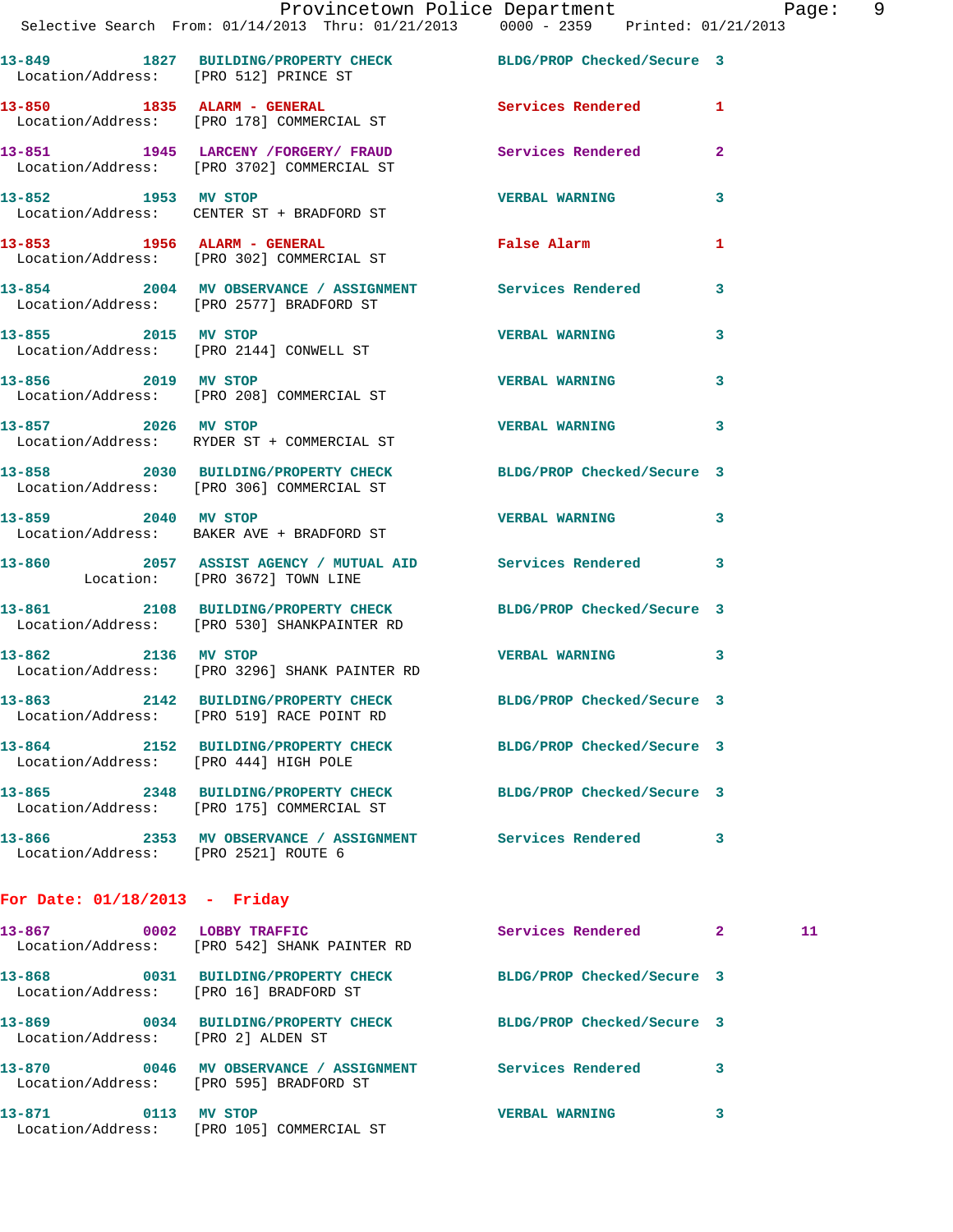|                                                               | 13-872 0138 BUILDING/PROPERTY CHECK<br>Location/Address: [PRO 2206] COMMERCIAL ST      | BLDG/PROP Checked/Secure 3 |                            |
|---------------------------------------------------------------|----------------------------------------------------------------------------------------|----------------------------|----------------------------|
|                                                               | 13-873 0209 MV OBSERVANCE / ASSIGNMENT<br>Location/Address: [PRO 2577] BRADFORD ST     | Services Rendered 3        |                            |
|                                                               | 13-874 0227 BUILDING/PROPERTY CHECK<br>Location/Address: [PRO 440] HARRY KEMP WAY      | BLDG/PROP Checked/Secure 3 |                            |
| 13-875 0237 ALARM - GENERAL                                   | Location/Address: [PRO 269] COMMERCIAL ST                                              | BLDG/PROP Checked/Secure 1 |                            |
|                                                               | 13-876 0342 ASSIST AGENCY / ROADWAY<br>Location/Address: [PRO 542] SHANK PAINTER RD    | Taken/Referred to Other 3  |                            |
|                                                               | 13-877 0556 MV OBSERVANCE / ASSIGNMENT<br>Location/Address: [PRO 3338] SHANKPAINTER RD | <b>Services Rendered</b>   | $\sim$ 3                   |
|                                                               | 13-878 0814 BUILDING/PROPERTY CHECK<br>Location/Address: [PRO 2898] JEROME SMITH RD    | BLDG/PROP Checked/Secure 3 |                            |
|                                                               | 13-879 0818 BUILDING/PROPERTY CHECK<br>Location/Address: [PRO 2483] COMMERCIAL ST      | <b>Services Rendered</b>   | 3                          |
|                                                               | 13-880 0835 H/M ON/OFF DUTY<br>Location/Address: [PRO 2543] MACMILLAN WHARF            | Services Rendered          | $\mathbf{2}$               |
| Location/Address: [PRO 2521] ROUTE 6                          | 13-881 0855 MV OBSERVANCE / ASSIGNMENT                                                 | Services Rendered          | 3                          |
| Location/Address: [PRO 3287] ROUTE 6                          | 13-882 0904 BUILDING/PROPERTY CHECK BLDG/PROP Checked/Secure 3                         |                            |                            |
| Location/Address: [PRO 521] ROUTE 6                           | 13-883 0915 BUILDING/PROPERTY CHECK                                                    | Services Rendered 3        |                            |
| 13-884<br>Location/Address: [PRO 564] BAYBERRY                | 0925 BUILDING/PROPERTY CHECK                                                           | BLDG/PROP Checked/Secure 3 |                            |
| Location/Address: HOWLAND ST                                  | 13-885 0948 MV OBSERVANCE / ASSIGNMENT Citation/Warning Issued 3                       |                            |                            |
| Location/Address: WHORFS CT                                   | 13-886 0949 UNRESTRAINED DOG COMPLAINT SPOKEN TO                                       |                            | $\mathbf{2}$               |
|                                                               | 13-887 0952 BUILDING/PROPERTY CHECK<br>Location/Address: [PRO 444] HIGH POLE HILL      | BLDG/PROP Checked/Secure 3 |                            |
| 0957 MV STOP<br>13-888                                        | Location/Address: BRADFORD ST + ANTHONY ST                                             | <b>VERBAL WARNING</b>      | 3                          |
| 13-889 1007 FOLLOW UP                                         | Location/Address: [PRO 440] HARRY KEMP WAY                                             | Services Rendered          | $\mathbf{2}$               |
| Location/Address: [PRO 2521] ROUTE 6                          | 13-890 1018 MV OBSERVANCE / ASSIGNMENT Services Rendered                               |                            | $\mathbf{3}$               |
| 13-891 1023 MV STOP<br>Location/Address: [PRO 2513] ROUTE 6   |                                                                                        | <b>VERBAL WARNING</b>      | 3                          |
| Location/Address: STANDISH AVE                                | 13-892 1032 MV OBSERVANCE / ASSIGNMENT No Action Required                              |                            | $\overline{\phantom{a}}$ 3 |
|                                                               | 13-893 1052 BUILDING/PROPERTY CHECK<br>Location/Address: [PRO 391] COMMERCIAL ST       | Services Rendered          | 3                          |
| 1100 911 GENERAL<br>13-894<br>Location/Address: COMMERCIAL ST |                                                                                        | SPOKEN TO                  | 1                          |
| 13-895                                                        | 1110 MV OBSERVANCE / ASSIGNMENT Services Rendered 3                                    |                            |                            |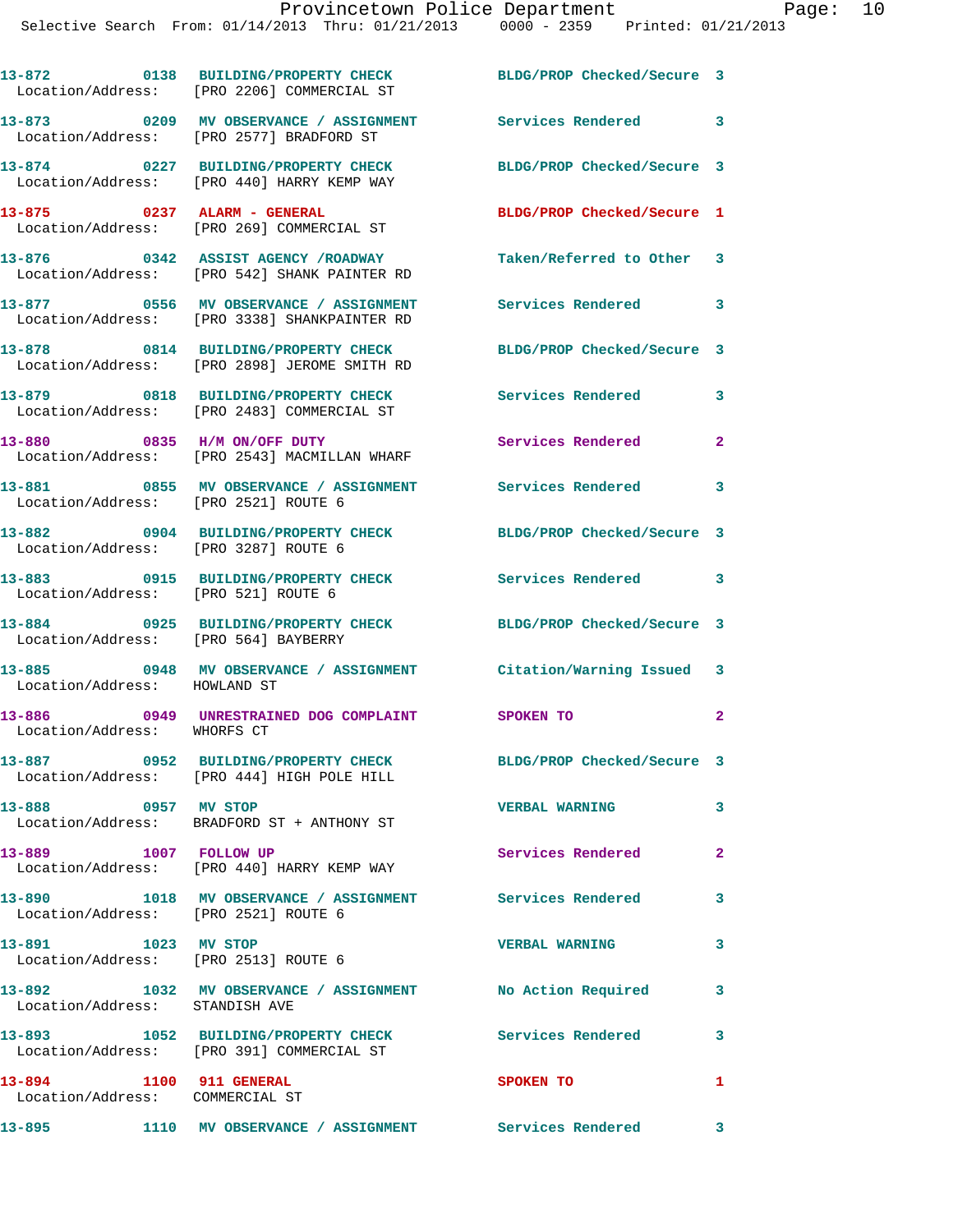|                                              | Provincetown Police Department Page: 11<br>Selective Search From: 01/14/2013 Thru: 01/21/2013 0000 - 2359 Printed: 01/21/2013 |                            |    |
|----------------------------------------------|-------------------------------------------------------------------------------------------------------------------------------|----------------------------|----|
| Location/Address: [PRO 2521] ROUTE 6         |                                                                                                                               |                            |    |
| 13-896 1119 MV STOP                          | Location/Address: [PRO 2513] ROUTE 6                                                                                          | VERBAL WARNING 3           |    |
|                                              | 13-897 1122 BUILDING/PROPERTY CHECK BLDG/PROP Checked/Secure 3<br>Location/Address: [PRO 542] SHANK PAINTER RD                |                            |    |
| 13-898 1126 MV STOP                          | Location/Address: [PRO 3296] SHANK PAINTER RD                                                                                 | Citation/Warning Issued 3  |    |
|                                              | 13-899 1128 BUILDING/PROPERTY CHECK BLDG/PROP Checked/Secure 3<br>Location/Address: [PRO 542] SHANK PAINTER RD                |                            |    |
|                                              | 13-900 1131 BUILDING/PROPERTY CHECK BLDG/PROP Checked/Secure 3<br>Location/Address: [PRO 542] SHANK PAINTER RD                |                            |    |
|                                              | 13-901 1136 BUILDING/PROPERTY CHECK BLDG/PROP Checked/Secure 3<br>Location/Address: [PRO 3317] CEMETERY RD                    |                            |    |
|                                              | 13-902 1136 BUILDING/PROPERTY CHECK<br>Location/Address: [PRO 3318] CEMETERY RD                                               | BLDG/PROP Checked/Secure 3 |    |
|                                              | 13-903 1201 BUILDING/PROPERTY CHECK BLDG/PROP Checked/Secure 3<br>Location/Address: [PRO 542] SHANK PAINTER RD                |                            |    |
|                                              | 13-904 1204 BUILDING/PROPERTY CHECK BLDG/PROP Checked/Secure 3<br>Location/Address: [PRO 542] SHANK PAINTER RD                |                            |    |
| Location/Address: RYDER ST                   | 13-905 1232 MV OBSERVANCE / ASSIGNMENT Citation/Warning Issued 3                                                              |                            |    |
| Location/Address: HARRY KEMP WAY             | 13-906 1237 MEDICAL EMERGENCY                                                                                                 | Transported to Hospital 1  |    |
| 13-907 1241 MV STOP                          | Location/Address: [PRO 2489] BRADFORD ST                                                                                      | <b>VERBAL WARNING</b>      | 3  |
| Location/Address: [PRO 564] BAYBERRY         | 13-909 1259 BUILDING/PROPERTY CHECK Services Rendered                                                                         |                            | 3  |
| 13-910<br>Location/Address: SHANK PAINTER RD | 1314 MV OBSERVANCE / ASSIGNMENT Citation/Warning Issued 3                                                                     |                            |    |
| Location/Address: [PRO 571] ALDEN ST         | 13-911 1315 BUILDING/PROPERTY CHECK BLDG/PROP Checked/Secure 3                                                                |                            |    |
| 13-912 1322 MV STOP                          | Location/Address: [PRO 338] SHANK PAINTER RD                                                                                  | <b>VERBAL WARNING</b>      | 3  |
|                                              | 13-913 1343 PARK, WALK & TALK<br>Location/Address: [PRO 3259] MACMILLAN                                                       | No Action Required         | -2 |
| 13-914 1404 LOST KEYS                        | Location/Address: [PRO 542] SHANK PAINTER RD                                                                                  | Services Rendered          | 3  |
|                                              | 13-915 1457 MEDICAL EMERGENCY<br>Location/Address: [PRO 440] HARRY KEMP WAY                                                   | Transported to Hospital 1  |    |
| Location/Address: [PRO 3287] ROUTE 6         | 13-917 1833 BUILDING/PROPERTY CHECK BLDG/PROP Checked/Secure 3                                                                |                            |    |
|                                              | 13-918 1909 BUILDING/PROPERTY CHECK BLDG/PROP Checked/Secure 3<br>Location/Address: [PRO 2898] JEROME SMITH RD                |                            |    |
| 13-919 1932 MV STOP                          | Location/Address: ALDEN ST + BRADFORD ST                                                                                      | VERBAL WARNING 3           |    |
|                                              | 13-920 1941 BUILDING/PROPERTY CHECK BLDG/PROP Checked/Secure 3<br>Location/Address: [PRO 175] COMMERCIAL ST                   |                            |    |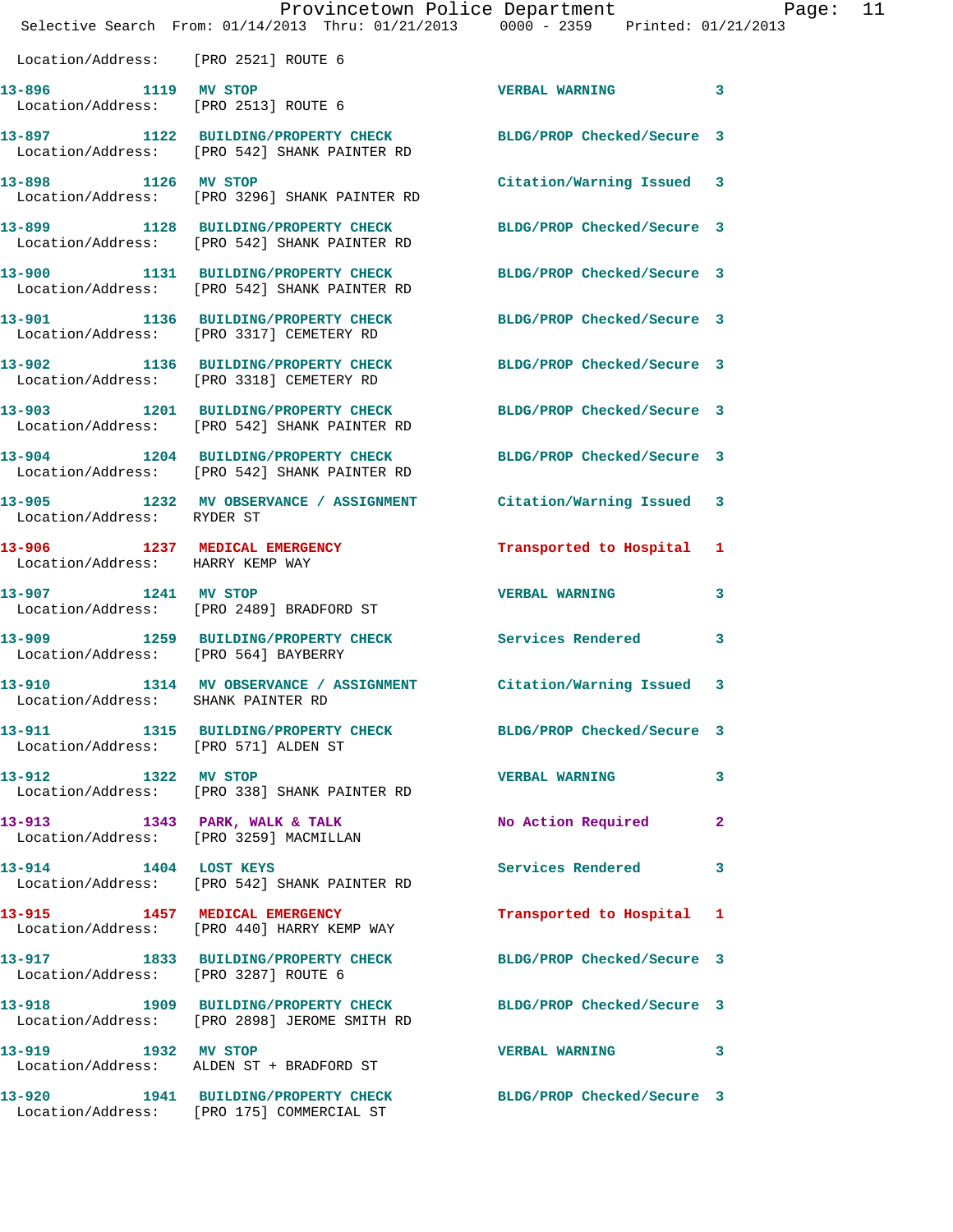|                                                               | Provincetown Police Department<br>Selective Search From: 01/14/2013 Thru: 01/21/2013 0000 - 2359 Printed: 01/21/2013 |                            |              |  |
|---------------------------------------------------------------|----------------------------------------------------------------------------------------------------------------------|----------------------------|--------------|--|
|                                                               | 13-921 1948 BUILDING/PROPERTY CHECK BLDG/PROP Checked/Secure 3<br>Location/Address: [PRO 3317] CEMETERY RD           |                            |              |  |
|                                                               | 13-922 1956 BUILDING/PROPERTY CHECK<br>Location/Address: [PRO 2206] COMMERCIAL ST                                    | BLDG/PROP Checked/Secure 3 |              |  |
|                                                               | 13-923 2211 BUILDING/PROPERTY CHECK BLDG/PROP Checked/Secure 3<br>Location/Address: [PRO 1638] COMMERCIAL ST         |                            |              |  |
|                                                               | 13-924 2301 BUILDING/PROPERTY CHECK BLDG/PROP Checked/Secure 3<br>Location/Address: [PRO 2638] COMMERCIAL ST         |                            |              |  |
|                                                               | 13-925 2309 MV STOP<br>Location/Address: [PRO 2513] ROUTE 6                                                          | Services Rendered 3        |              |  |
|                                                               | 13-926 2313 MV OBSERVANCE / ASSIGNMENT Services Rendered 3<br>Location/Address: STANDISH AVE + BRADFORD ST           |                            |              |  |
| 13-927 2347 MV STOP                                           | Location/Address: COMMERCIAL ST + JOHNSON ST                                                                         | <b>VERBAL WARNING</b>      | 3            |  |
| For Date: $01/19/2013$ - Saturday                             |                                                                                                                      |                            |              |  |
|                                                               | 13-928 0000 MV STOP<br>Location/Address: [PRO 37] BRADFORD ST                                                        | Citation/Warning Issued 3  |              |  |
|                                                               | 13-929 0026 MV OBSERVANCE / ASSIGNMENT Services Rendered 3<br>Location/Address: BRADFORD ST + STANDISH ST            |                            |              |  |
|                                                               | 13-930 0030 LOBBY TRAFFIC<br>Location/Address: [PRO 542] SHANK PAINTER RD                                            | Services Rendered 2        | 8            |  |
| Location/Address: [PRO 571] ALDEN ST                          | 13-931 0056 BUILDING/PROPERTY CHECK BLDG/PROP Checked/Secure 3                                                       |                            |              |  |
|                                                               | 13-932 0100 MEDICAL EMERGENCY<br>Location/Address: [PRO 3430] COMMERCIAL ST                                          | Transported to Hospital 1  |              |  |
| Location/Address: COMMERCIAL ST                               | 13-933 0159 MEDICAL EMERGENCY Unfounded                                                                              |                            | 1            |  |
|                                                               | 13-934 0222 BUILDING/PROPERTY CHECK<br>Location/Address: [PRO 519] RACE POINT RD                                     | BLDG/PROP Checked/Secure 3 |              |  |
|                                                               | 13-936 0232 BUILDING/PROPERTY CHECK<br>Location/Address: [PRO 516] RACE POINT RD                                     | BLD/PROP CHECKED UNSECUR 3 |              |  |
|                                                               | 13-935 0234 BUILDING/PROPERTY CHECK<br>Location/Address: [PRO 516] RACE POINT RD                                     | BLD/PROP CHECKED UNSECUR 3 |              |  |
| 13-937 0250 FOLLOW UP                                         | Location/Address: [PRO 3596] COMMERCIAL ST                                                                           | Services Rendered          | $\mathbf{2}$ |  |
| 13-938 0335 FOLLOW UP<br>Location/Address: [PRO 2521] ROUTE 6 |                                                                                                                      | Services Rendered          | $\mathbf{2}$ |  |
|                                                               | 13-939 0352 BUILDING/PROPERTY CHECK BLDG/PROP Checked/Secure 3<br>Location/Address: [PRO 3030] TIN PAN ALLEY RD      |                            |              |  |
|                                                               | 13-940 0452 BUILDING/PROPERTY CHECK<br>Location/Address: [PRO 545] SHANKPAINTER RD                                   | BLDG/PROP Checked/Secure 3 |              |  |
| 13-941                                                        | 0539 MV OBSERVANCE / ASSIGNMENT Services Rendered 3                                                                  |                            |              |  |

**13-942 0719 MV OBSERVANCE / ASSIGNMENT No Action Required 3**  Location/Address: [PRO 3440] ROUTE 6

Location/Address: BRADFORD ST + RYDER ST

**13-943 0724 MEDICAL EMERGENCY Services Rendered 1**  Location/Address: [PRO 442] HARRY KEMP WAY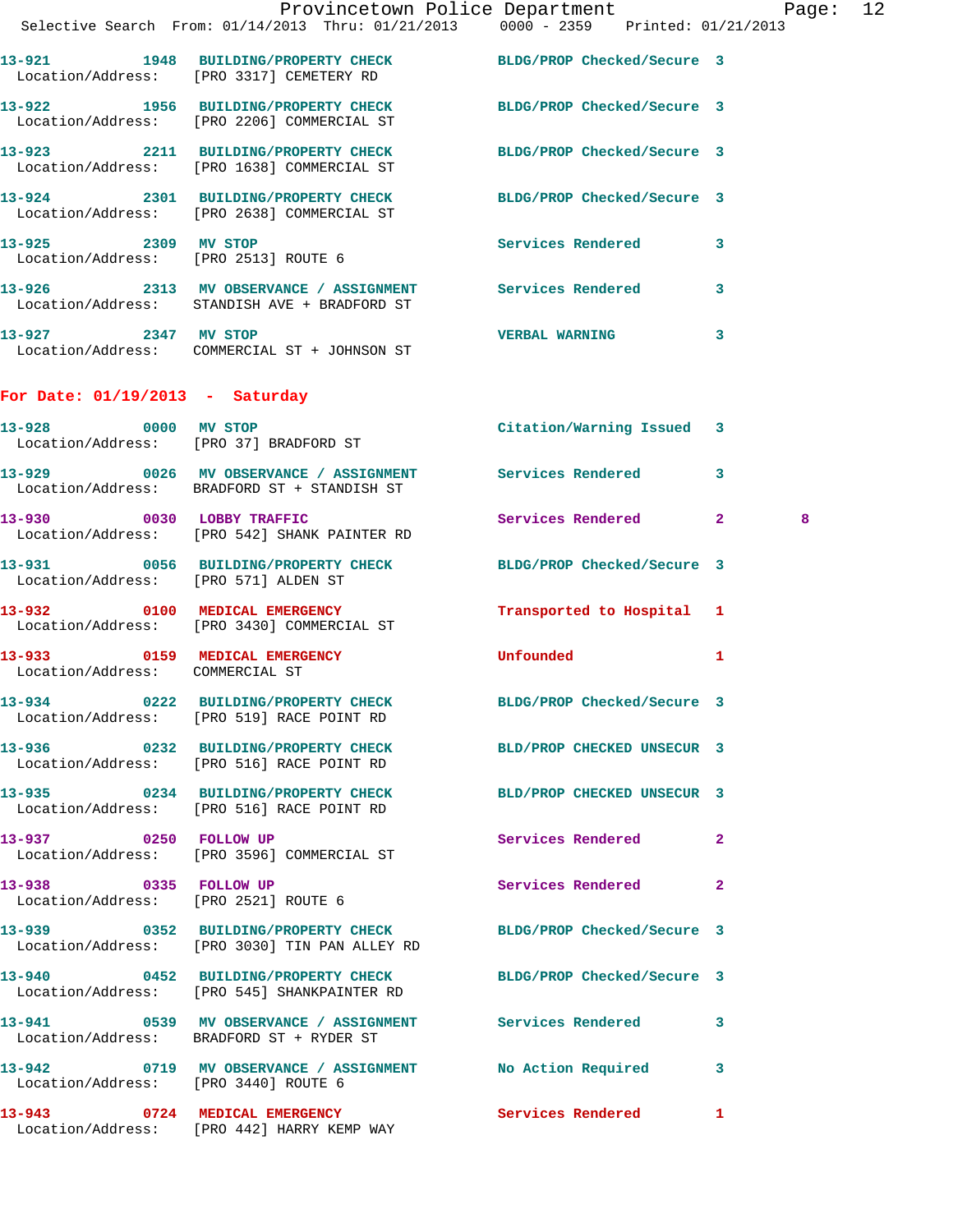Selective Search From: 01/14/2013 Thru: 01/21/2013 0000 - 2359 Printed: 01/21/2013

|                                                               | 13-944 0724 BUILDING/PROPERTY CHECK Services Rendered 3<br>Location/Address: [PRO 391] COMMERCIAL ST           |                            |              |
|---------------------------------------------------------------|----------------------------------------------------------------------------------------------------------------|----------------------------|--------------|
| 13-945 0739 H/M DUTY                                          |                                                                                                                | No Action Required 3       |              |
| Location/Address: [PRO 3287] ROUTE 6                          | 13-946 0814 BUILDING/PROPERTY CHECK                                                                            | BLDG/PROP Checked/Secure 3 |              |
| Location/Address: [PRO 564] BAYBERRY                          | 13-947 0825 BUILDING/PROPERTY CHECK                                                                            | BLDG/PROP Checked/Secure 3 |              |
|                                                               | 13-948 0831 ALARM - GENERAL<br>Location/Address: [PRO 2095] FRANKLIN ST                                        | Services Rendered          | 1            |
|                                                               | 13-949      0851   MV OBSERVANCE / ASSIGNMENT      Services Rendered<br>Location/Address:   [PRO 2521] ROUTE 6 |                            | 3            |
|                                                               | 13-950 0852 BUILDING/PROPERTY CHECK<br>Location/Address: [PRO 2206] COMMERCIAL ST                              | No Action Required         | 3            |
| 13-951 0854 MV STOP                                           | Location/Address: [PRO 2521] ROUTE 6                                                                           | <b>VERBAL WARNING</b>      | 3            |
| Location/Address: RYDER ST                                    | 13-952 0859 MV OBSERVANCE / ASSIGNMENT No Action Required 3                                                    |                            |              |
|                                                               | 13-953 0949 BUILDING/PROPERTY CHECK<br>Location/Address: [PRO 216] COMMERCIAL ST                               | BLDG/PROP Checked/Secure 3 |              |
| $13-954$ 0952 ALARM - GENERAL<br>Location/Address: HARBOUR DR |                                                                                                                | BLDG/PROP Checked/Secure 1 |              |
| Location/Address: [PRO 564] BAYBERRY                          | 13-955 1010 BUILDING/PROPERTY CHECK Services Rendered 3                                                        |                            |              |
|                                                               | 13-956 1013 BUILDING/PROPERTY CHECK<br>Location/Address: [PRO 444] HIGH POLE HILL                              | BLDG/PROP Checked/Secure 3 |              |
| Location/Address: SHANKPAINTER RD                             | 13-957 1015 MV OBSERVANCE / ASSIGNMENT Citation/Warning Issued 3                                               |                            |              |
|                                                               | 13-958 1018 PARK, WALK & TALK<br>Location: [PRO 3431] LOPES SQUARE                                             | Services Rendered 2        |              |
| 13-959 1023 MV STOP<br>Location/Address: SHANK PAINTER RD     |                                                                                                                | <b>VERBAL WARNING</b>      | 3.           |
|                                                               | 13-960 1032 REASSURANCE CHECK<br>Location/Address: [PRO 3632] COMMERCIAL ST                                    | Services Rendered 3        |              |
| 13-961                                                        | 1040 BUILDING/PROPERTY CHECK<br>Location/Address: [PRO 2500] COMMERCIAL ST                                     | BLDG/PROP Checked/Secure 3 |              |
|                                                               | 13-962 1041 PARK, WALK & TALK<br>Location/Address: [PRO 285] COMMERCIAL ST                                     | Services Rendered          | $\mathbf{2}$ |
| 13-963                                                        | 1115 POWER OUTAGE                                                                                              | Services Rendered 3        |              |
| 13–964<br>Location/Address: ROUTE 6 + CONWELL ST              | 1145 TRAFFIC LIGHTS OUT                                                                                        | <b>Services Rendered</b>   | 3            |
| 13-965 1148 BANK ALARM                                        | Location/Address: [PRO 1778] SHANK PAINTER RD                                                                  | BLDG/PROP Checked/Secure 1 |              |
| 13-966 1148 ATM ALARM                                         | Location/Address: [PRO 3193] COMMERCIAL ST                                                                     | BLDG/PROP Checked/Secure 1 |              |
| 13-967 1148 GENERAL ALARM                                     | Location/Address: [PRO 1780] JOHNSON ST                                                                        | BLDG/PROP Checked/Secure 1 |              |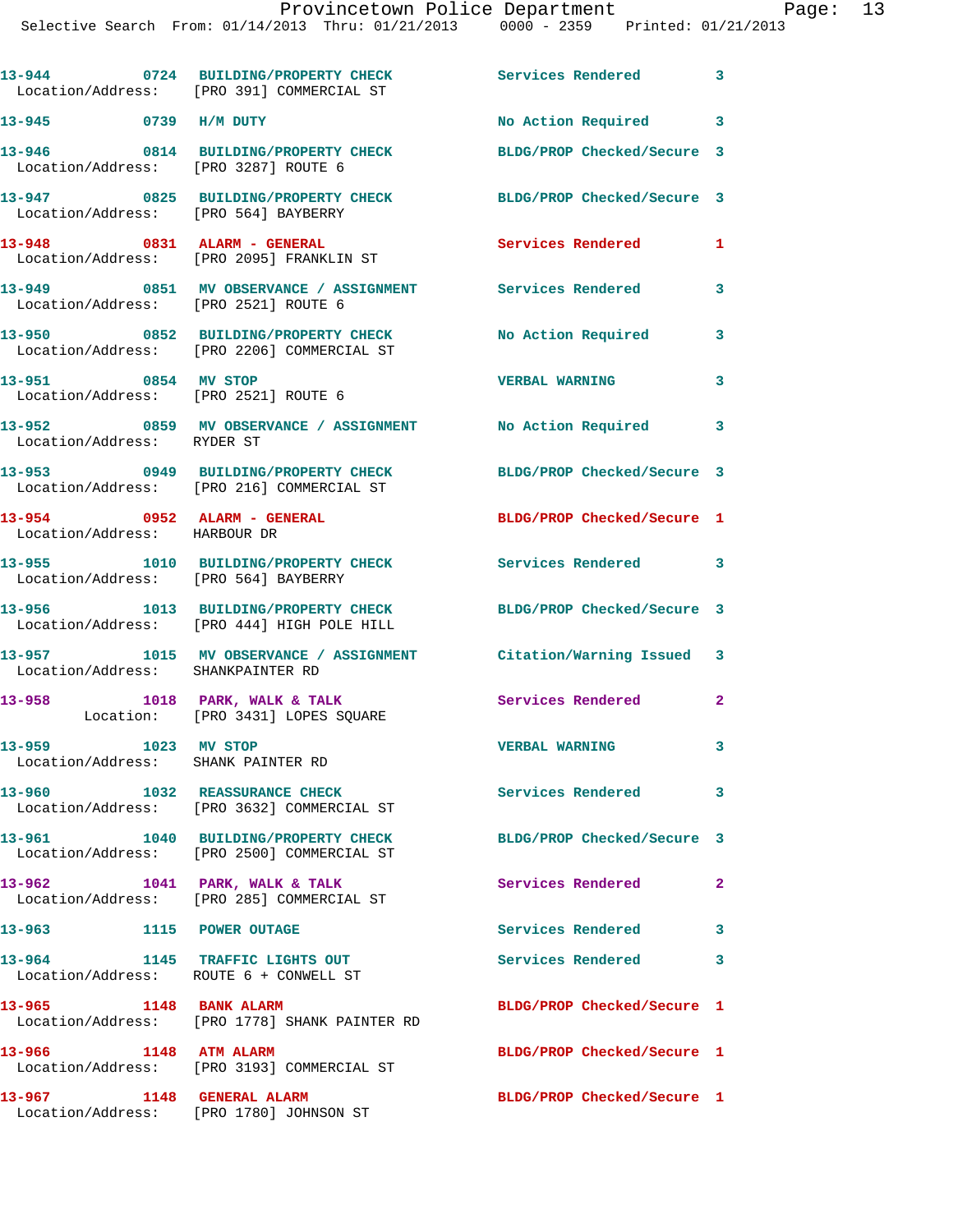|                                                        | Provincetown Police Department |                                 | Paqe: | 14 |
|--------------------------------------------------------|--------------------------------|---------------------------------|-------|----|
| Selective Search From: $01/14/2013$ Thru: $01/21/2013$ |                                | 0000 - 2359 Printed: 01/21/2013 |       |    |

| 13-969<br>Location/Address: | 1200 | <b>GENERATOR FIRE</b><br>[PRO 2391] BRADFORD ST   | Extinguished               |  |
|-----------------------------|------|---------------------------------------------------|----------------------------|--|
| 13-968<br>Location/Address: | 1201 | ALARM - GENERAL<br>[PRO 2849] COMMERCIAL ST       | BLDG/PROP Checked/Secure 1 |  |
| 13-970                      | 1208 | <b>GENERAL INFO REOUEST</b>                       | No Action Required         |  |
| 13-971<br>Location/Address: | 1211 | <b>ALARM SOUNDING</b><br>[PRO 3230] COMMERCIAL ST | BLDG/PROP Checked/Secure 1 |  |

**13-972 1213 TRUCK/DEBRIS HAZARD Services Rendered 2**  Location/Address: [PRO 3440] ROUTE 6

**13-973 1228 911 MISDIAL Unfounded 1**  Location/Address: [PRO 440] HARRY KEMP WAY **13-974 1250 ALARM QUERY No Action Required 1**  Location/Address: [PRO 530] SHANK PAINTER RD

**13-975 1400 MV COMPLAINT Could Not Locate 2**  Location/Address: [PRO 3430] COMMERCIAL ST **13-976 1405 ANIMAL CALL No Action Required 2**  Location/Address: [PRO 2237] PEARL ST 13-977 1440 FOUND WALLET No No Action Required 3 Location/Address: [PRO 606] CONWELL ST **13-978 1443 CHIMNEY FIRE Extinguished 1**  Location/Address: [PRO 145] COMMERCIAL ST

Location/Address: [PRO 320] COMMERCIAL ST

Location/Address: [PRO 571] ALDEN ST

**13-982 1642 BUILDING/PROPERTY CHECK BLDG/PROP Checked/Secure 3**  Location/Address: [PRO 3317] CEMETERY RD

Location/Address: [PRO 3318] CEMETERY RD

Location/Address: BANGS ST + BRADFORD ST

Location/Address: [PRO 175] COMMERCIAL ST

**13-987 1814 BUILDING/PROPERTY CHECK BLDG/PROP Checked/Secure 3**  Location/Address: [PRO 2898] JEROME SMITH RD

**13-988 1901 BUILDING/PROPERTY CHECK BLDG/PROP Checked/Secure 3**  Location/Address: [PRO 2206] COMMERCIAL ST

**13-989 2032 MV STOP VERBAL WARNING 3**  Location/Address: [PRO 3004] BRADFORD ST

Location/Address: COMMERCIAL ST

Location/Address: [PRO 3287] ROUTE 6

Location/Address: ALDEN ST + BRADFORD ST

**13-993 2158 DOMESTIC DISTURBANCE/ASSAULT Services Rendered 1** 

Location/Address: [PRO 70] BRADFORD ST EXT

**13-979 1521 DEAD SEAGILL Services Rendered 2 13-981 1640 BUILDING/PROPERTY CHECK BLDG/PROP Checked/Secure 3** 

**13-983 1643 VANDALISM Services Rendered 3** 

**13-985 1802 MV STOP VERBAL WARNING 3** 

**13-986 1810 BUILDING/PROPERTY CHECK BLDG/PROP Checked/Secure 3** 

**13-990 2047 MV STOP VERBAL WARNING 3** 

**13-991 2101 BUILDING/PROPERTY CHECK BLDG/PROP Checked/Secure 3** 

**13-992 2121 MV OBSERVANCE / ASSIGNMENT No Action Required 3**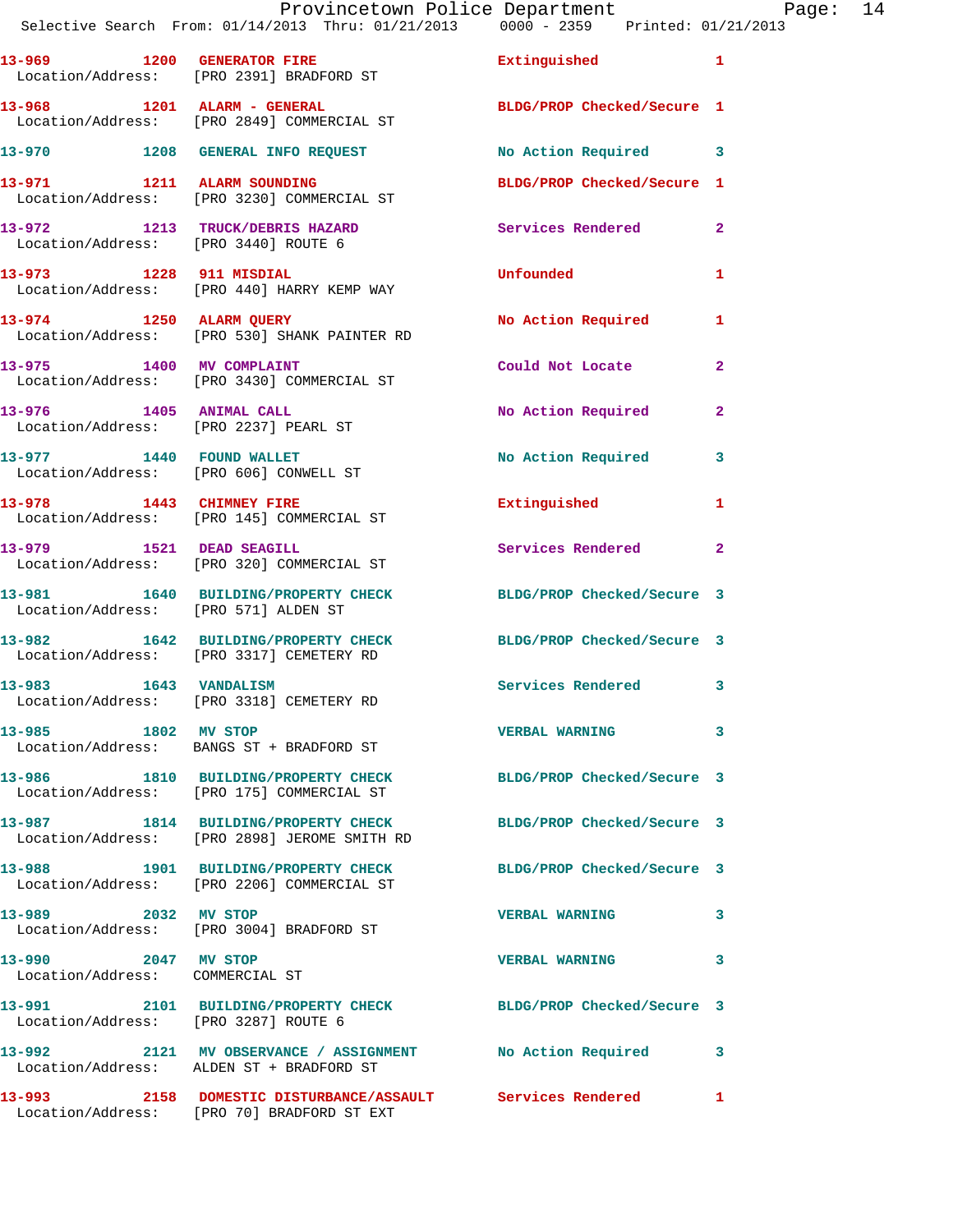|                               | Provincetown Police Department The Rage: 15                                                                      |                            |    |  |
|-------------------------------|------------------------------------------------------------------------------------------------------------------|----------------------------|----|--|
|                               | Selective Search From: 01/14/2013 Thru: 01/21/2013 0000 - 2359 Printed: 01/21/2013                               |                            |    |  |
|                               | 13-995 2322 BUILDING/PROPERTY CHECK BLDG/PROP Checked/Secure 3<br>Location/Address: [PRO 306] COMMERCIAL ST      |                            |    |  |
| Location/Address: ROUTE 6     | 13-996 2337 MV OBSERVANCE / ASSIGNMENT Services Rendered 3                                                       |                            |    |  |
|                               | 13-997 2340 MV STOP<br>Location/Address: [PRO 2513] ROUTE 6                                                      | VERBAL WARNING 3           |    |  |
| For Date: 01/20/2013 - Sunday |                                                                                                                  |                            |    |  |
|                               | 13-998 0016 MV STOP<br>Location/Address: BRADFORD ST + HOWLAND ST                                                | VERBAL WARNING 3           |    |  |
|                               | 13-999 0029 MV OBSERVANCE / ASSIGNMENT Services Rendered 3<br>Location/Address: BRADFORD ST + RYDER ST           |                            |    |  |
|                               | 13-1000 0030 MV OBSERVANCE / ASSIGNMENT Services Rendered 3<br>Location/Address: STANDISH ST + BRADFORD ST       |                            |    |  |
|                               | 13-1001 0037 MV STOP<br>Location/Address: [PRO 37] BRADFORD ST                                                   | Citation/Warning Issued 3  |    |  |
| 13-1002 0048 MV STOP          | Location/Address: [PRO 37] BRADFORD ST                                                                           | VERBAL WARNING 3           |    |  |
| Location/Address: CONWELL ST  | 13-1003 0059 MV OBSERVANCE / ASSIGNMENT Services Rendered 3                                                      |                            |    |  |
| 13-1004 0114 MV STOP          | Location/Address: HARRY KEMP WAY + BREWSTER ST                                                                   | <b>VERBAL WARNING</b> 3    |    |  |
|                               | 13-1005 0125 BUILDING/PROPERTY CHECK BLDG/PROP Checked/Secure 3<br>Location/Address: [PRO 2490] PROVINCELANDS RD |                            |    |  |
| 13-1006 0128 LOBBY TRAFFIC    | Location/Address: [PRO 542] SHANK PAINTER RD                                                                     | Services Rendered 2        | 11 |  |
|                               | 13-1007 0135 MV STOP<br>Location/Address: BRADFORD ST + PEARL ST                                                 | Services Rendered 3        |    |  |
|                               | 13-1008 0142 BUILDING/PROPERTY CHECK<br>Location/Address: [PRO 545] SHANKPAINTER RD                              | BLDG/PROP Checked/Secure 3 |    |  |
|                               | 13-1009 0210 BUILDING/PROPERTY CHECK BLDG/PROP Checked/Secure 3<br>Location/Address: [PRO 1638] COMMERCIAL ST    |                            |    |  |
|                               | 13-1010 0408 BUILDING/PROPERTY CHECK BLDG/PROP Checked/Secure 3<br>Location/Address: [PRO 3259] MACMILLAN WHARF  |                            |    |  |
|                               | 13-1011 0520 BUILDING/PROPERTY CHECK BLDG/PROP Checked/Secure 3<br>Location/Address: [PRO 2807] ROUTE 6 RD       |                            |    |  |
|                               | 13-1012 0539 BUILDING/PROPERTY CHECK BLDG/PROP Checked/Secure 3<br>Location/Address: [PRO 433] RYDER ST          |                            |    |  |
|                               | 13-1013 0604 H/M ON/OFF DUTY<br>Location/Address: [PRO 3259] MACMILLAN WHARF                                     | No Action Required 2       |    |  |
| 13-1014 0617 MV STOP          | Location/Address: BRADFORD ST + CONWELL ST                                                                       | VERBAL WARNING 3           |    |  |
|                               | 13-1015 0618 BUILDING/PROPERTY CHECK BLDG/PROP Checked/Secure 3<br>Location/Address: [PRO 519] RACE POINT RD     |                            |    |  |
|                               | 13-1016 0651 ALARM - GENERAL<br>Location/Address: [PRO 2558] BRADFORD ST                                         | False Alarm 1              |    |  |
|                               | 13-1017 0712 BUILDING/PROPERTY CHECK BLDG/PROP Checked/Secure 3<br>Location/Address: [PRO 519] RACE POINT RD     |                            |    |  |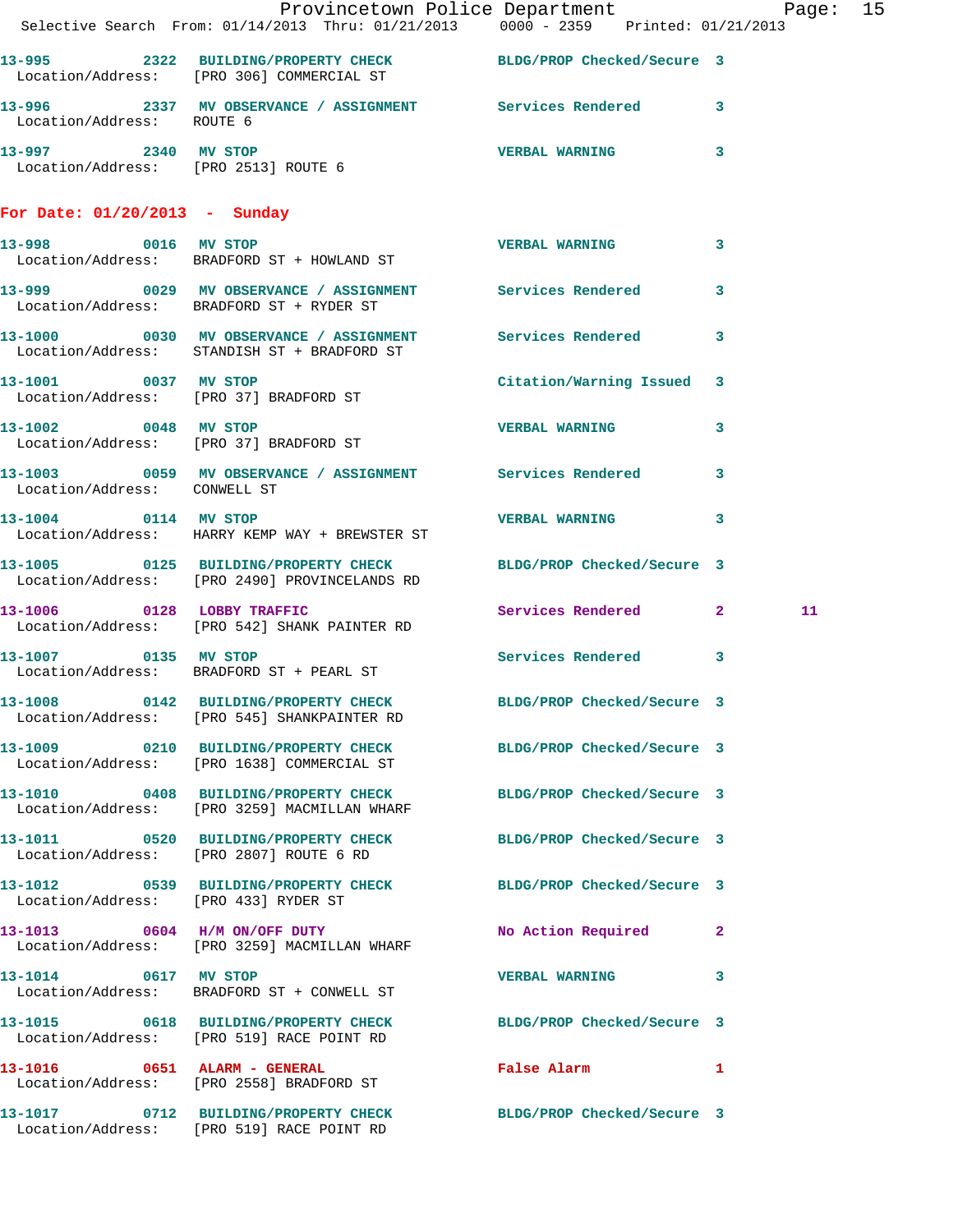**13-1018 0828 BUILDING/PROPERTY CHECK BLDG/PROP Checked/Secure 3**  Location/Address: [PRO 444] HIGH POLE **13-1019 0922 MV OBSERVANCE / ASSIGNMENT No Action Required 3**  Location/Address: RYDER ST **13-1020 0922 PARK, WALK & TALK Services Rendered 2**  Location/Address: [PRO 3004] BRADFORD ST **13-1021 1003 PARK, WALK & TALK No Action Required 2**  Location/Address: [PRO 3259] MACMILLAN **13-1022 1006 BUILDING/PROPERTY CHECK BLDG/PROP Checked/Secure 3**  Location/Address: [PRO 440] HARRY KEMP WAY **13-1023 1013 MV OBSERVANCE / ASSIGNMENT Services Rendered 3**  Location/Address: [PRO 3359] HARRY KEMP **13-1024 1031 BUILDING/PROPERTY CHECK BLDG/PROP Checked/Secure 3**  Location/Address: [PRO 16] BRADFORD ST **13-1025 1102 MV OBSERVANCE / ASSIGNMENT No Action Required 3**  Location/Address: HOWLAND ST **13-1026 1147 FOUND YELLOW PURSE/RETURNED Services Rendered 3**  Location: [PRO 3431] LOPES SQUARE **13-1027 1210 IN THE HIGHSCHOOL Services Rendered 3**  Location/Address: [PRO 569] WINSLOW ST **13-1028 1216 BUILDING/PROPERTY CHECK BLDG/PROP Checked/Secure 3**  Location/Address: [PRO 175] COMMERCIAL ST **13-1029 1233 MV STOP VERBAL WARNING 3**  Location/Address: BRADFORD ST + ALDEN ST **13-1030 1248 ALARM - GENERAL Services Rendered 1**  Location/Address: [PRO 1287] BRADFORD ST **13-1031 1315 MV OBSERVANCE / ASSIGNMENT Services Rendered 3**  Location/Address: [PRO 446] HOWLAND ST **13-1032 1331 MV STOP VERBAL WARNING 3**  Location/Address: [PRO 43] BRADFORD ST **13-1033 1345 BUILDING/PROPERTY CHECK BLDG/PROP Checked/Secure 3**  Location/Address: [PRO 446] HOWLAND ST **13-1034 1357 BUILDING/PROPERTY CHECK BLDG/PROP Checked/Secure 3**  Location/Address: [PRO 564] BAYBERRY **13-1035 1410 BUILDING/PROPERTY CHECK BLDG/PROP Checked/Secure 3**  Location/Address: [PRO 99] COMMERCIAL ST 13-1037 1506 LOST WALLET **13-1037** Services Rendered 3 Location/Address: [PRO 105] COMMERCIAL ST **13-1036 1507 ALARM - ELEVATOR False Alarm 1**  Location/Address: [PRO 306] COMMERCIAL ST **13-1038 1521 MV STOP VERBAL WARNING 3**  Location/Address: BRADFORD ST + GOSNOLD ST **13-1039 1531 HARASSMENT Services Rendered 2 1**  Location/Address: COURT ST **13-1041 1537 MV COMPLAINT Services Rendered 2**  Location/Address: [PRO 433] RYDER ST EXT

**13-1040 1538 VANDALISM Services Rendered 3**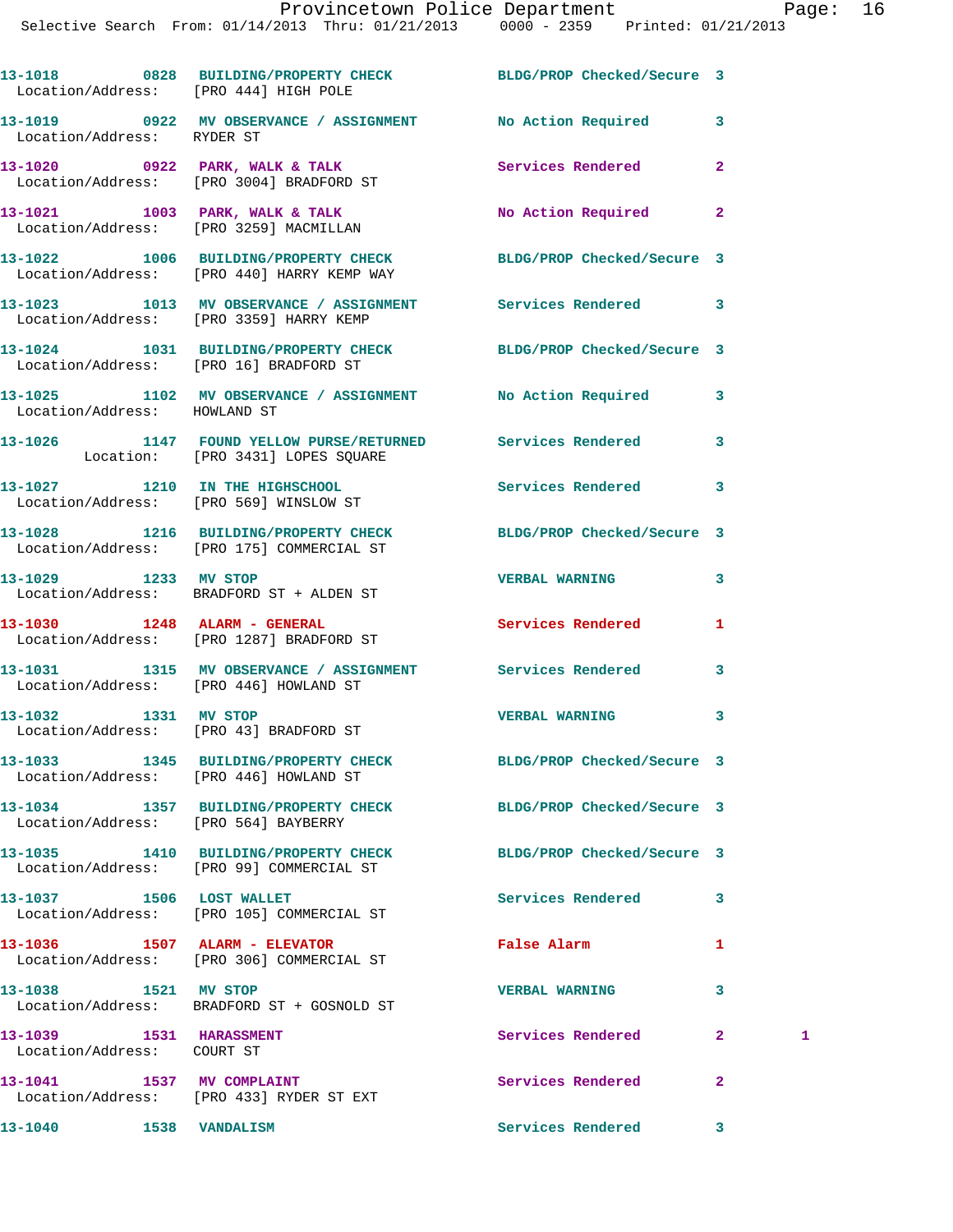|                                                              |                                                                                                                 | Provincetown Police Department Page: 17 |                |  |
|--------------------------------------------------------------|-----------------------------------------------------------------------------------------------------------------|-----------------------------------------|----------------|--|
|                                                              | Selective Search From: $01/14/2013$ Thru: $01/21/2013$ 0000 - 2359 Printed: $01/21/2013$                        |                                         |                |  |
|                                                              | Location/Address: [PRO 1782] BRADFORD ST                                                                        |                                         |                |  |
|                                                              | 13-1042 1612 BUILDING/PROPERTY CHECK Services Rendered 3<br>Location/Address: [PRO 564] BAYBERRY                |                                         |                |  |
|                                                              | 13-1043 1630 BUILDING/PROPERTY CHECK BLDG/PROP Checked/Secure 3<br>Location/Address: [PRO 2898] JEROME SMITH RD |                                         |                |  |
| 13-1044 1636 MV STOP                                         | Location/Address: ROUTE 6 + SNAIL RD                                                                            | Citation/Warning Issued 3               |                |  |
|                                                              | 13-1045 1637 PARK, WALK & TALK 5 Services Rendered<br>Location/Address: [PRO 539] SHANKPAINTER RD               |                                         | $\mathbf{2}$   |  |
| 13-1046 1651 MV COMPLAINT                                    | Location/Address: [PRO 3296] SHANK PAINTER RD                                                                   | Services Rendered                       | $\overline{2}$ |  |
|                                                              | 13-1047 1703 MV STOP<br>Location/Address: [PRO 3523] BRADFORD ST                                                | <b>VERBAL WARNING</b>                   | 3              |  |
|                                                              | 13-1048 1735 MV OBSERVANCE / ASSIGNMENT Services Rendered 3<br>Location/Address: BRADFORD ST + RYDER ST         |                                         |                |  |
| 13-1049 1738 MV STOP                                         | Location/Address: BRADFORD ST + MILLER HILL RD                                                                  | <b>VERBAL WARNING</b>                   | 3              |  |
| 13-1050 1756 MV HIT & RUN                                    | Location/Address: [PRO 3296] SHANK PAINTER RD                                                                   | <b>Services Rendered</b>                | $\mathbf{2}$   |  |
| Location/Address: CARVER ST                                  | 13-1051 1801 MV STOP                                                                                            | Citation/Warning Issued 3               |                |  |
|                                                              | 13-1052 1807 LOST KEY ON LANYARD<br>Location/Address: JOHNSON ST + COMMERCIAL ST                                | Services Rendered 3                     |                |  |
| 13-1053 1811 MV STOP                                         | Location/Address: BRADFORD ST + WINTHROP ST                                                                     | VERBAL WARNING 3                        |                |  |
| Location/Address: [PRO 571] ALDEN ST                         | 13-1054 1817 BUILDING/PROPERTY CHECK BLDG/PROP Checked/Secure 3                                                 |                                         |                |  |
| 13-1055 1842 911 GENERAL<br>Location/Address: THISTLEMORE RD |                                                                                                                 | Services Rendered 1                     |                |  |
|                                                              | 13-1056 2114 BUILDING/PROPERTY CHECK BLDG/PROP Checked/Secure 3<br>Location/Address: [PRO 519] RACE POINT RD    |                                         |                |  |
|                                                              | 13-1057 2123 PROPERTY CHECK REQUEST Services Rendered 3<br>Location/Address: [PRO 3305] COURT ST                |                                         |                |  |
|                                                              | 13-1058 2235 BUILDING/PROPERTY CHECK Services Rendered 3<br>Location/Address: [PRO 2898] JEROME SMITH RD        |                                         |                |  |
|                                                              | 13-1059 2326 911 GENERAL<br>Location/Address: [PRO 399] COMMERCIAL ST                                           | Services Rendered 1                     |                |  |
|                                                              | 13-1060 2336 BUILDING/PROPERTY CHECK BLDG/PROP Checked/Secure 3<br>Location/Address: [PRO 530] SHANKPAINTER RD  |                                         |                |  |
|                                                              | 13-1061 2351 MV OBSERVANCE / ASSIGNMENT Services Rendered 3<br>Location/Address: [PRO 2577] BRADFORD ST         |                                         |                |  |
| For Date: 01/21/2013 - Monday                                |                                                                                                                 |                                         |                |  |
|                                                              | 13-1062 0002 INFO SERVICES - LOBBY<br>Location/Address: [PRO 542] SHANK PAINTER RD                              | Services Rendered 2                     | 6              |  |
|                                                              |                                                                                                                 |                                         |                |  |

**13-1063 0010 BUILDING/PROPERTY CHECK BLDG/PROP Checked/Secure 3** 

Location/Address: [PRO 2490] PROVINCELANDS RD